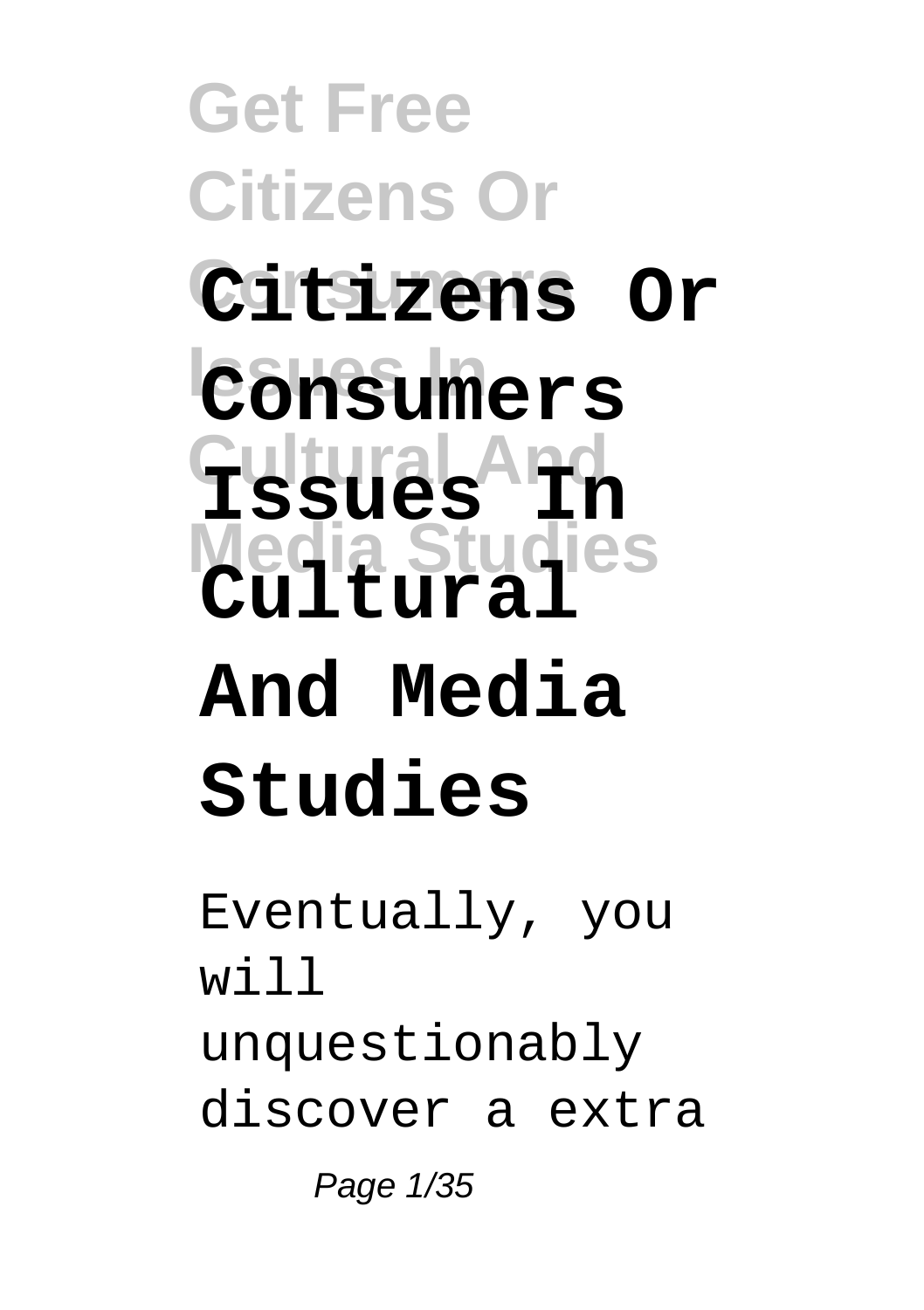**Get Free Citizens Or** experience and **Issue by spending** when? attain you believe that you more cash. still require to get those every needs gone having significantly cash? Why don't you try to get something basic in the Page 2/35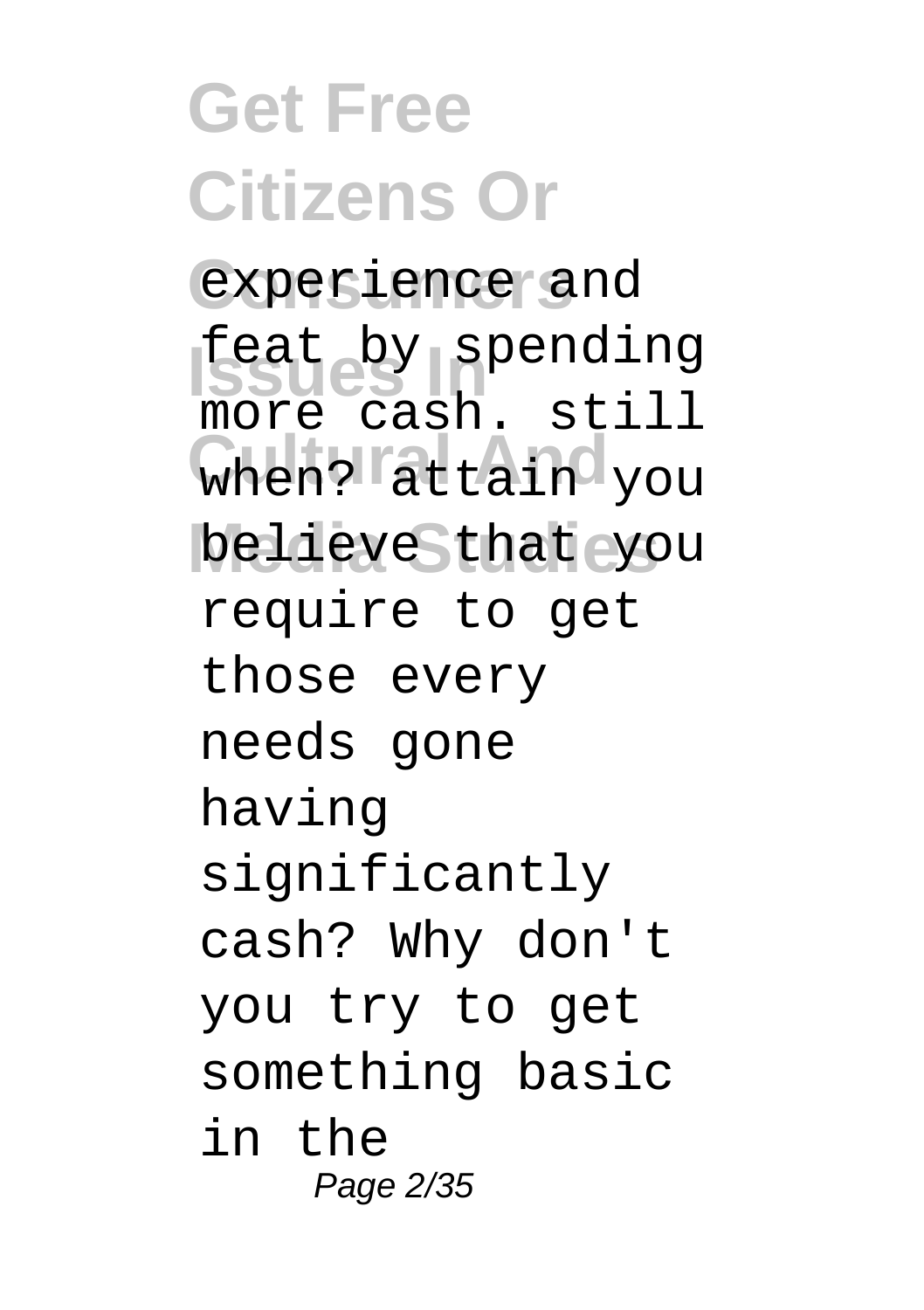**Get Free Citizens Or** beginning?<sub>IS</sub> That's something Gultural And understand even that will lead more as regards the globe, experience, some places, later history, amusement, and a lot more?

It is your Page 3/35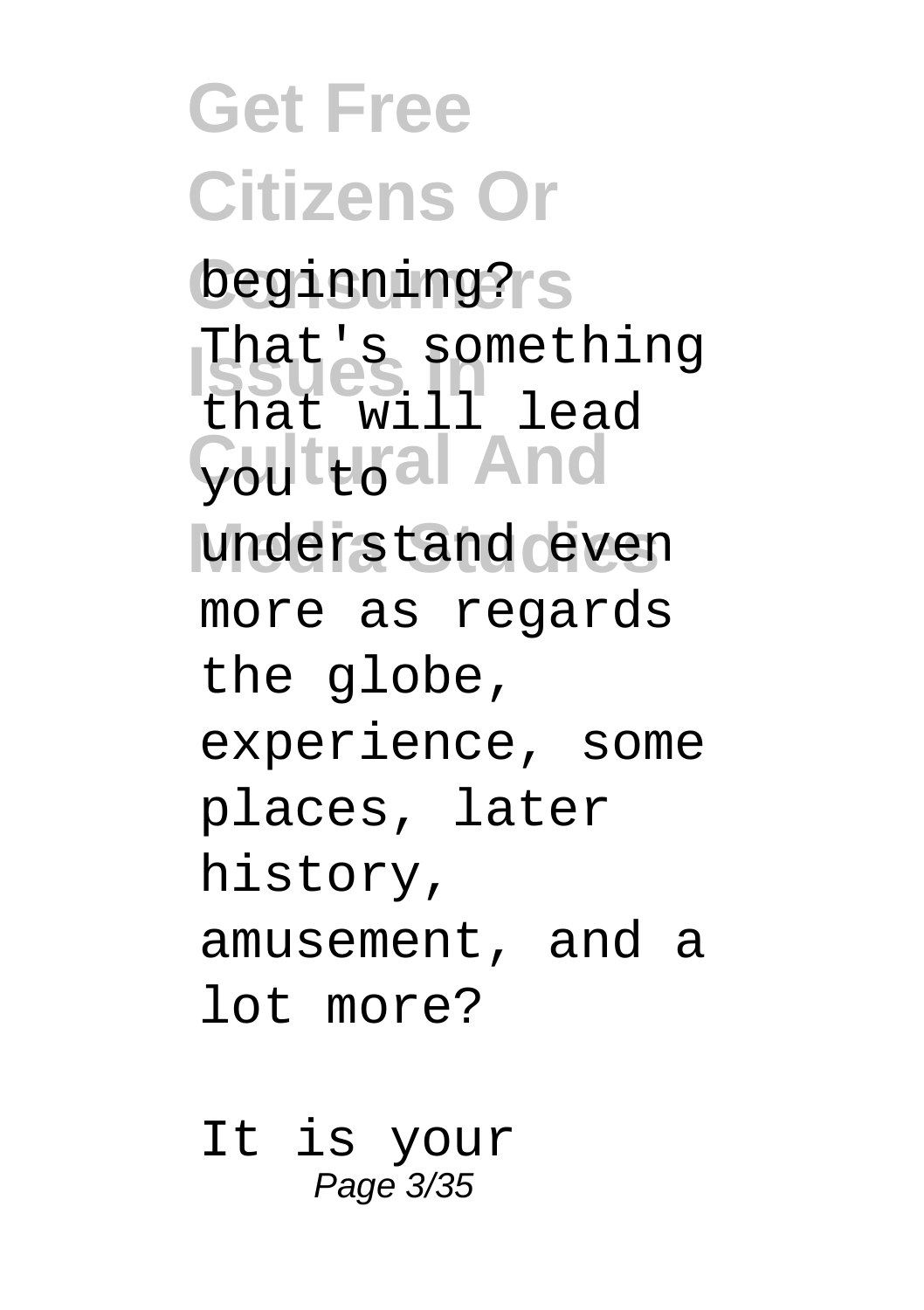**Get Free Citizens Or** extremely own **Issues In** mature to take habit! and the **Media Studies** course of guides steps reviewing you could enjoy now is **citizens or consumers issues in cultural and media studies** below.

Are we citizens Page 4/35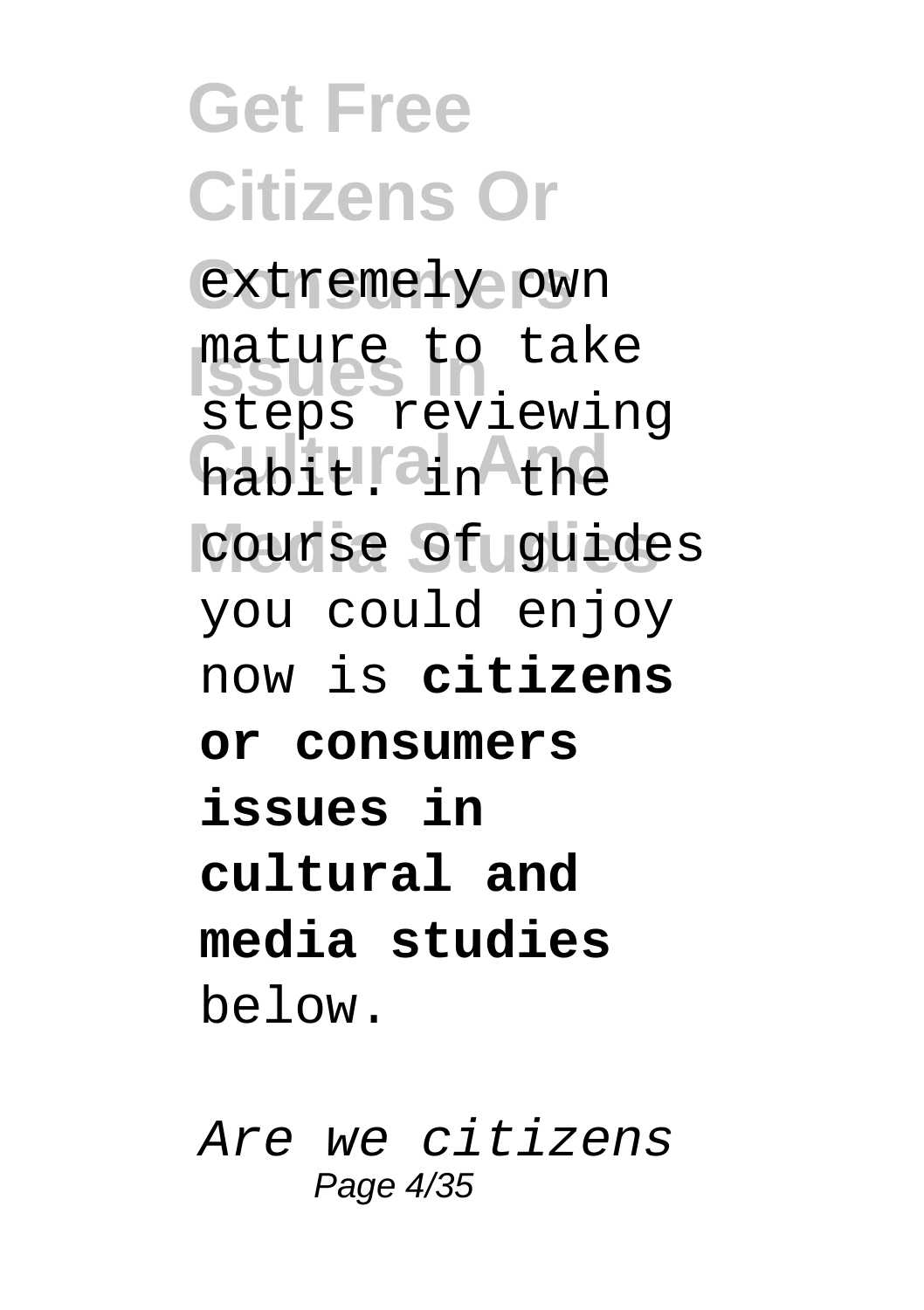**Get Free Citizens Or Consumers** or consumers? **Partet Indiana Cultural And** consumer | Disability din S not just Society Educational Series**Read Aloud with Ms Caudle | What Can a Citizen Do?** Amazon, Jeff Bezos and collecting data Page 5/35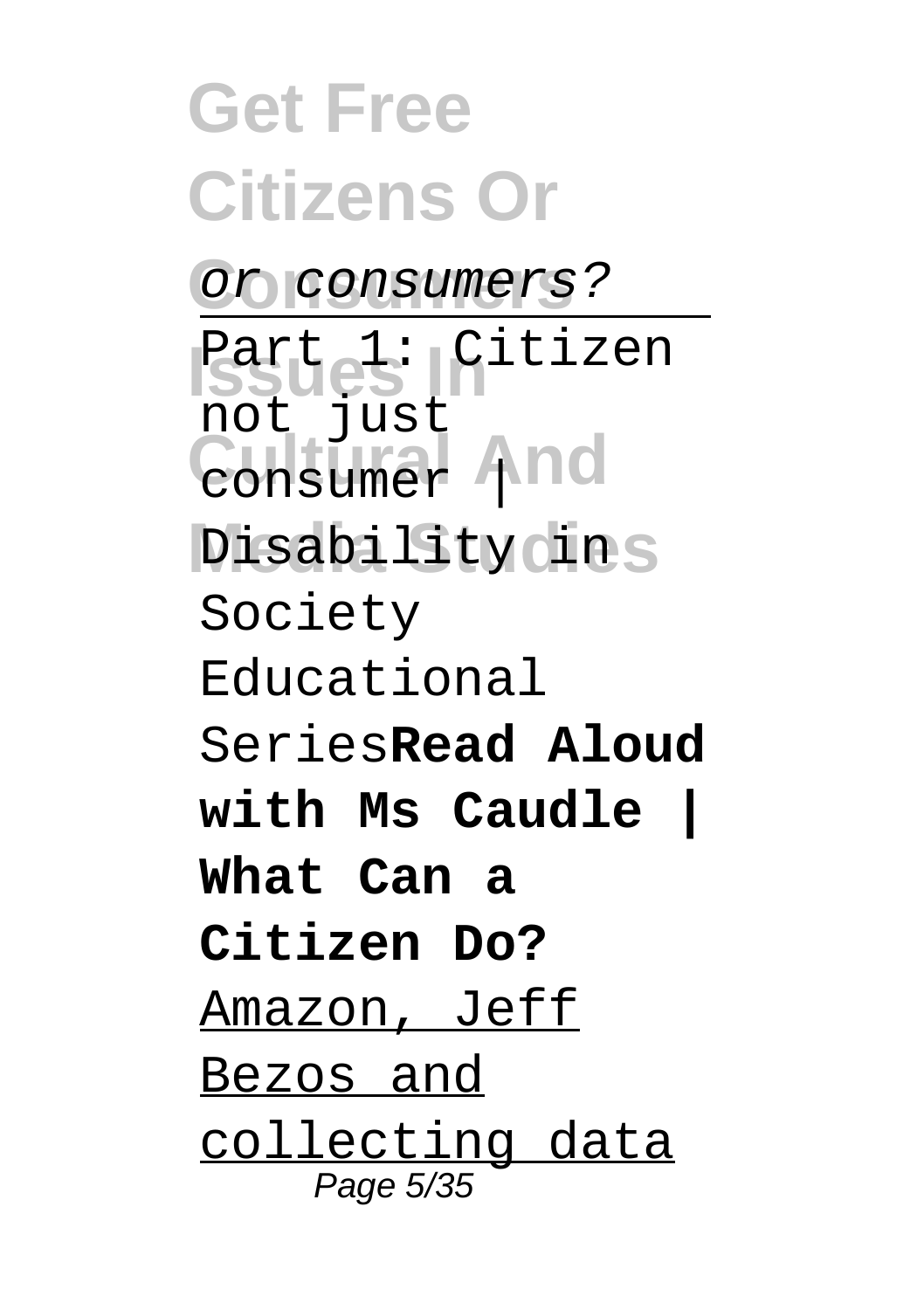**Get Free Citizens Or Consumers** | DW Documentary **Issues In** Speak To Young People a<sub>s</sub>And Citizens, Nots Brands Should Consumers | Bobby Jones **Barry Lynn: How We Went from Citizens to Consumers 'The New Citizen Consumer\"** CCDC and Think+Change Page 6/35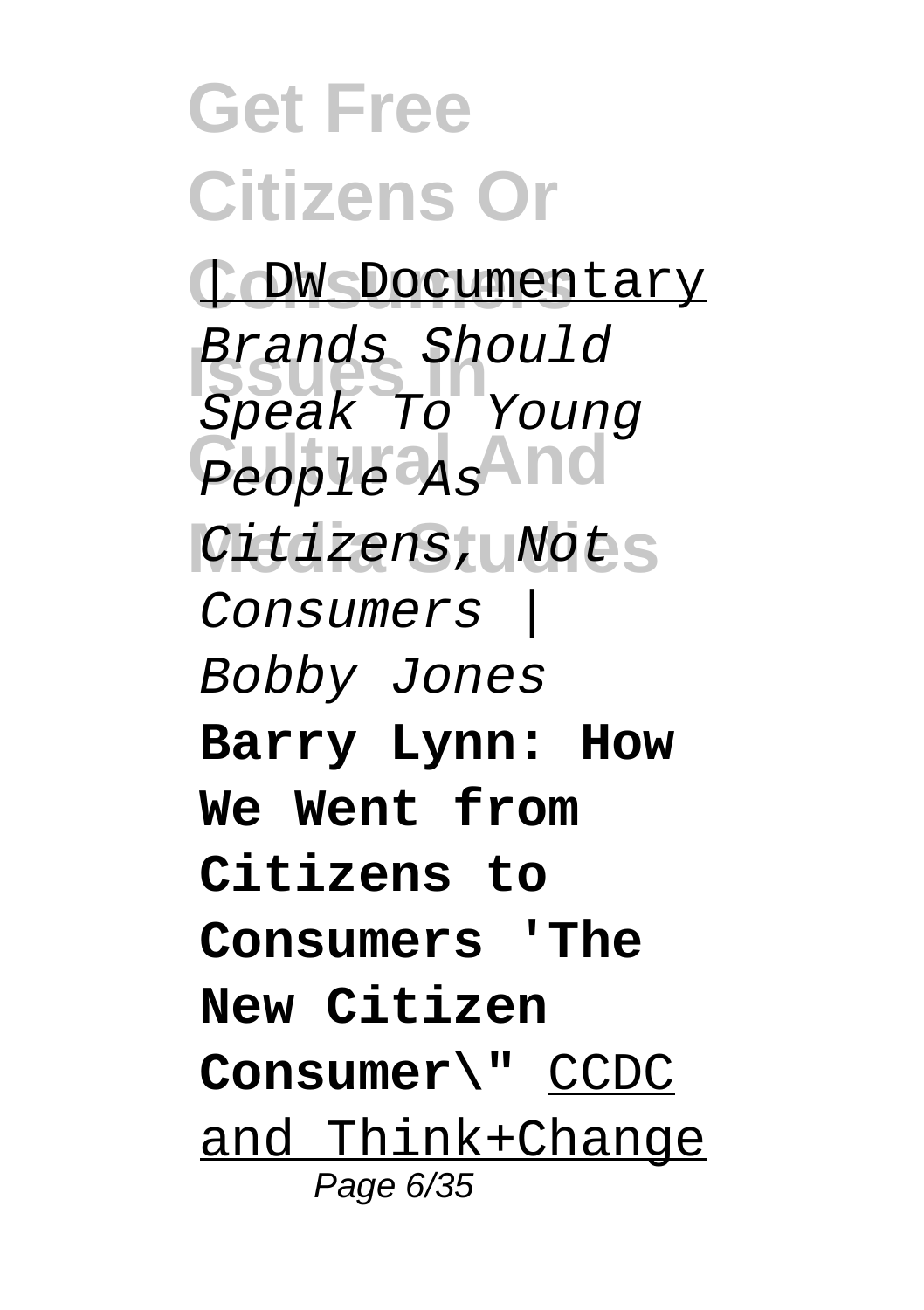**Get Free Citizens Or Consumers** -Citizens Not **Consumers** From **Cultural And** citizens: reclaimingdies consumers to identity YOUR BETTER NATURE: Webinar 3 - We are citizens, not consumers CITIZEN VS consumer Mobilizing Billions of Page 7/35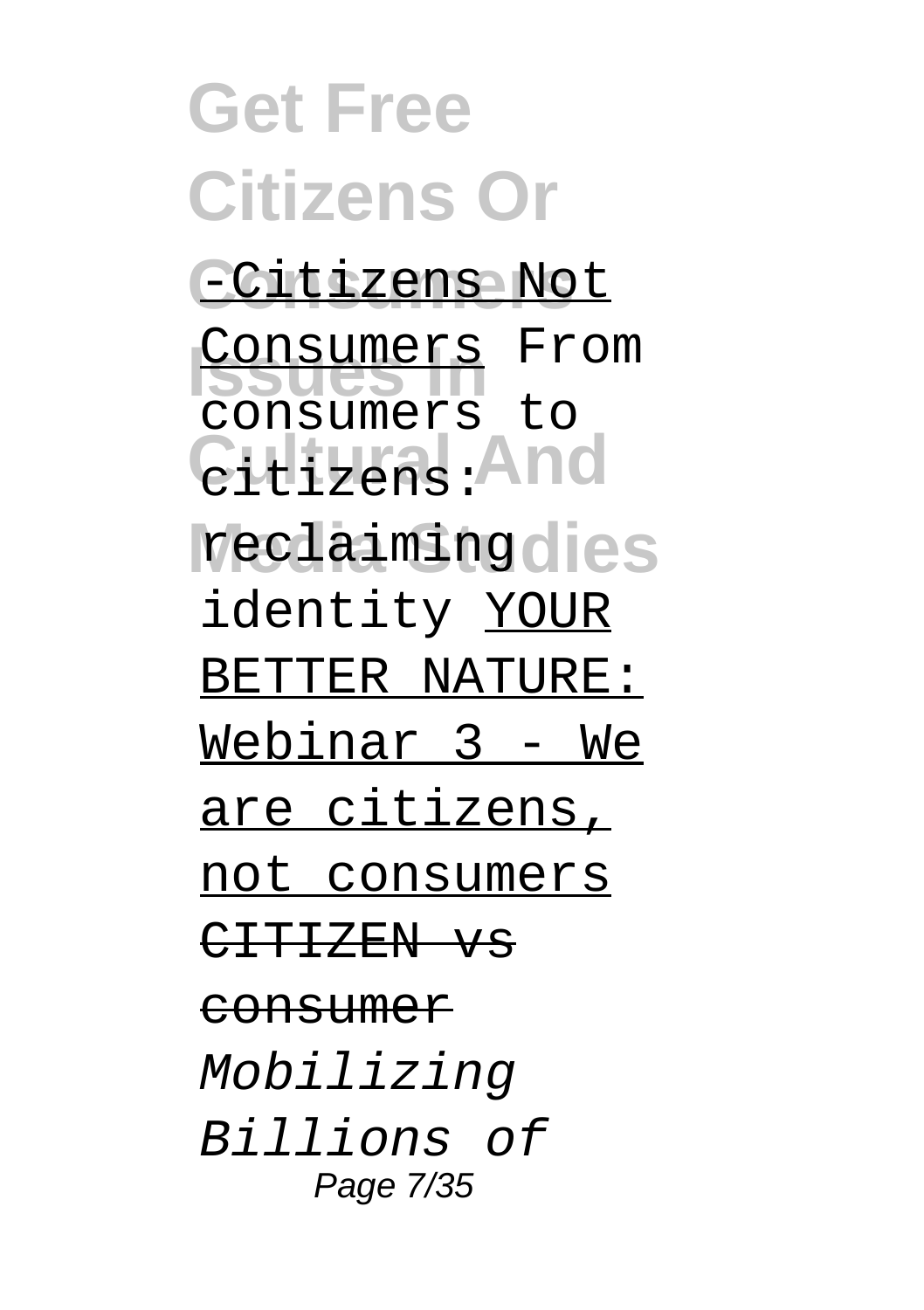**Get Free Citizens Or** Citizens as Consumers<br>Citizen V **Consumer And** Consumers ores Citizen VS Citizens? Annie Leonard: moving from consumer to citizen Capitalism or Socialism: Which One Is More Democratic? Reclaiming The Page 8/35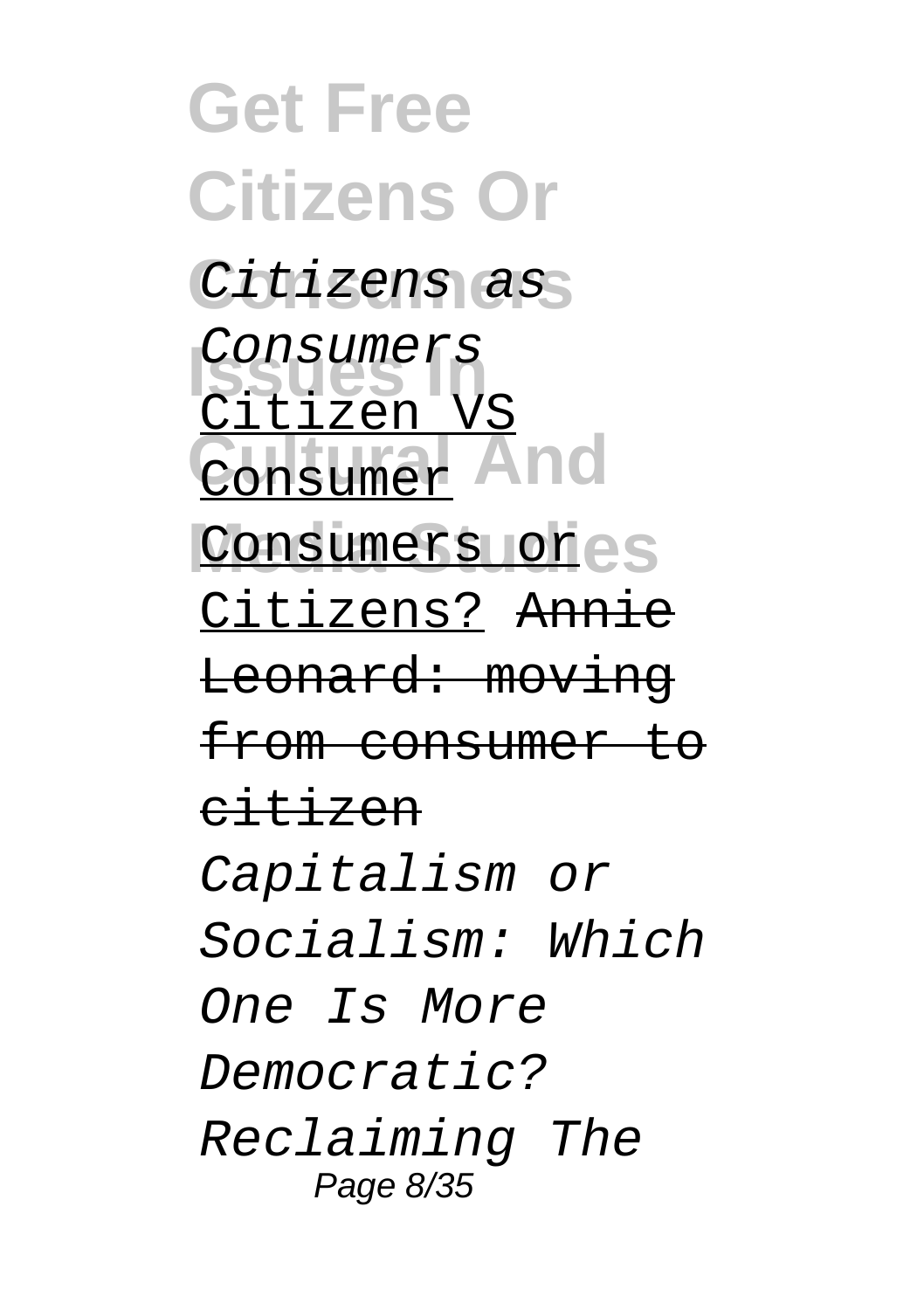**Get Free Citizens Or** City | From Consumer to **Discussion** nd Ending the dies  $C<sub>i</sub>trizen$ tyranny of oil – Leif Wenar on Blood Oil **Pyramid Schemes Are Preying on the Unemployed. Here's How to Spot Them | NBCLX A guide to** Page 9/35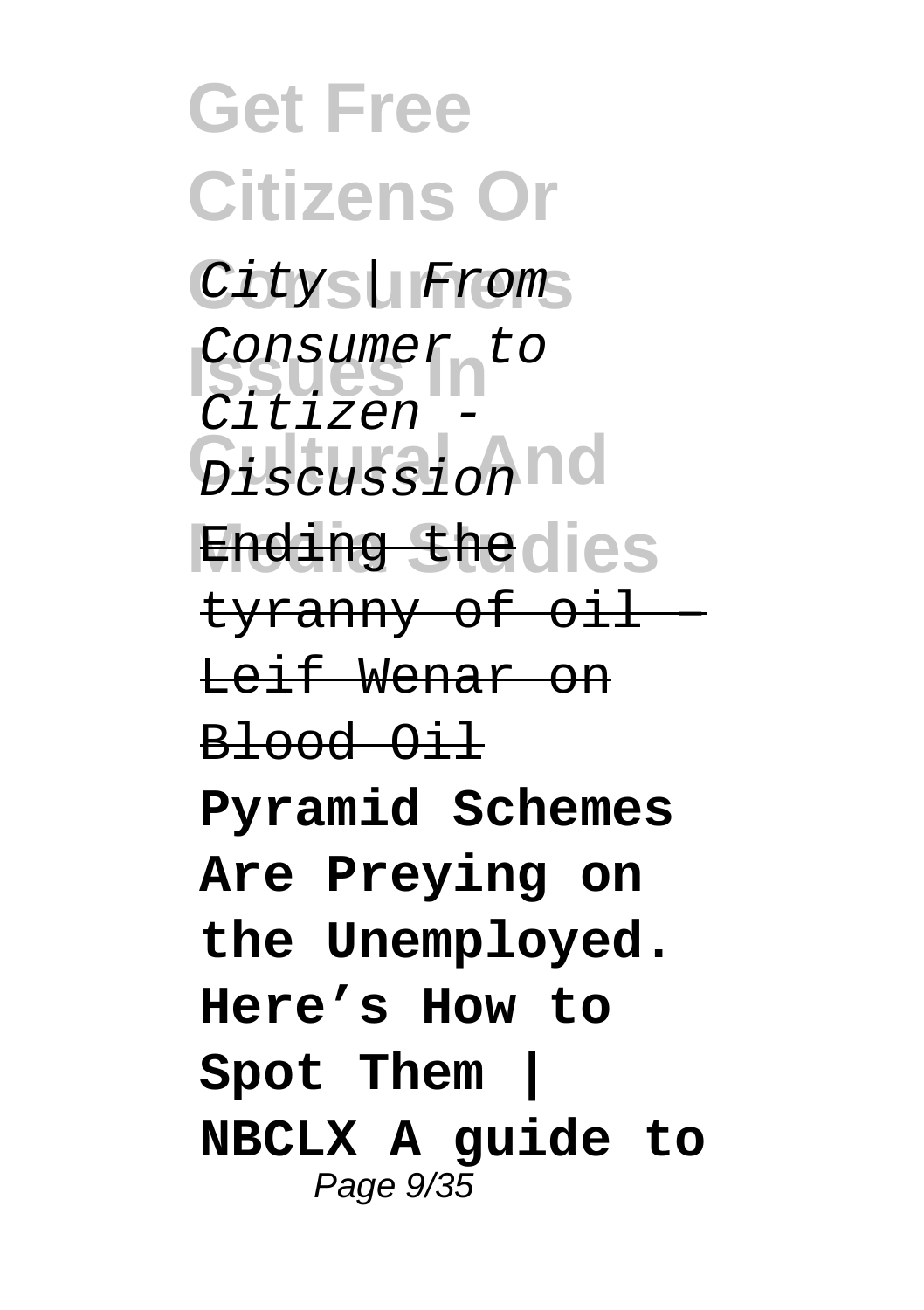**Get Free Citizens Or Consumers your consumer Issues In rights** Citizens **Tssues an** And Citizens Advice Or Consumers is an operating name of the National Association of Citizens Advice Bureaux. Registered charity number 279057 VAT Page 10/35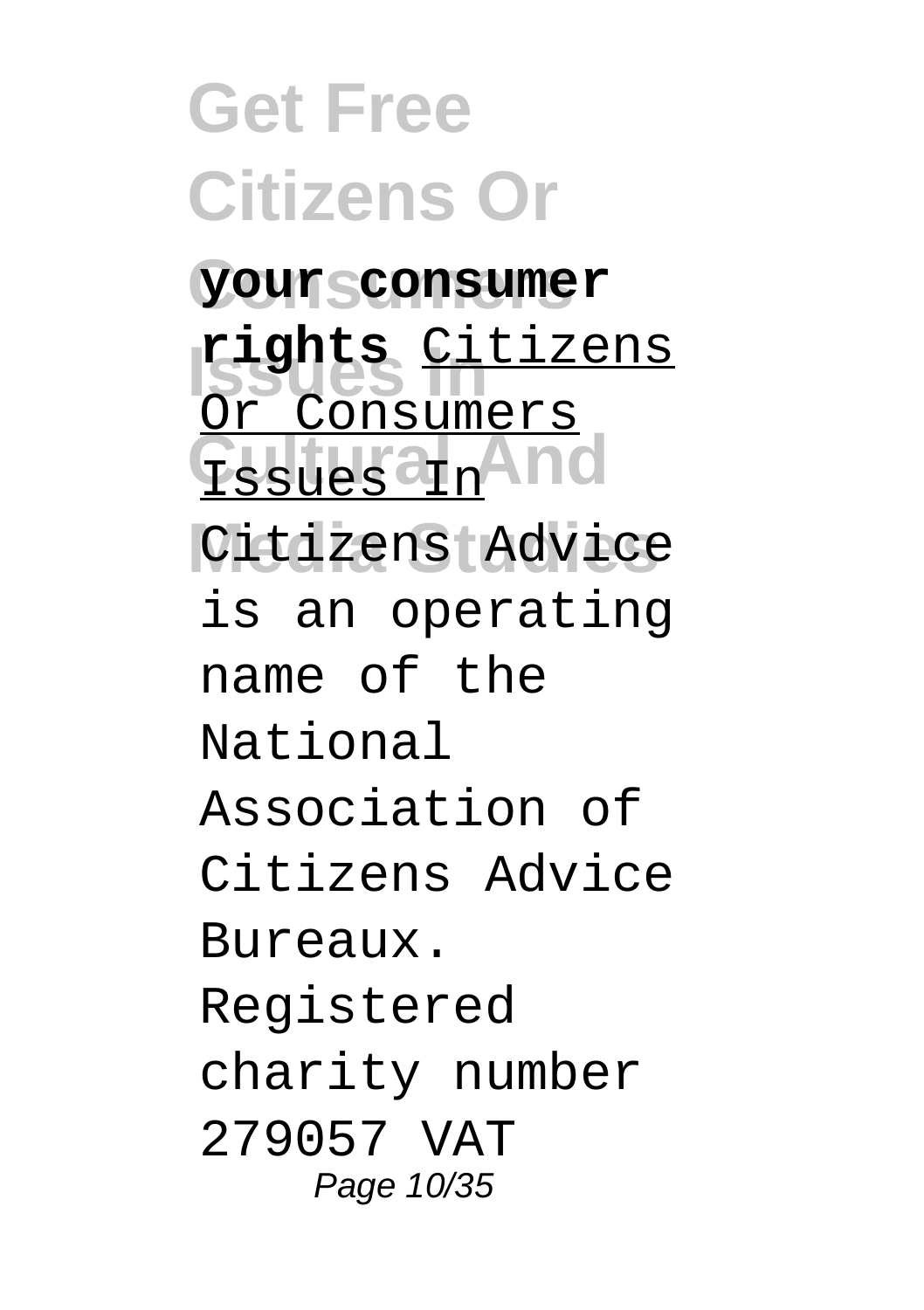**Get Free Citizens Or Consumers** number 726 0202 **Issues In** 76 Company Guarantee. And **Media Studies** limited by Consumer - Citizens Advice citizens or consumers what the media tell us about political participation issues in Page 11/35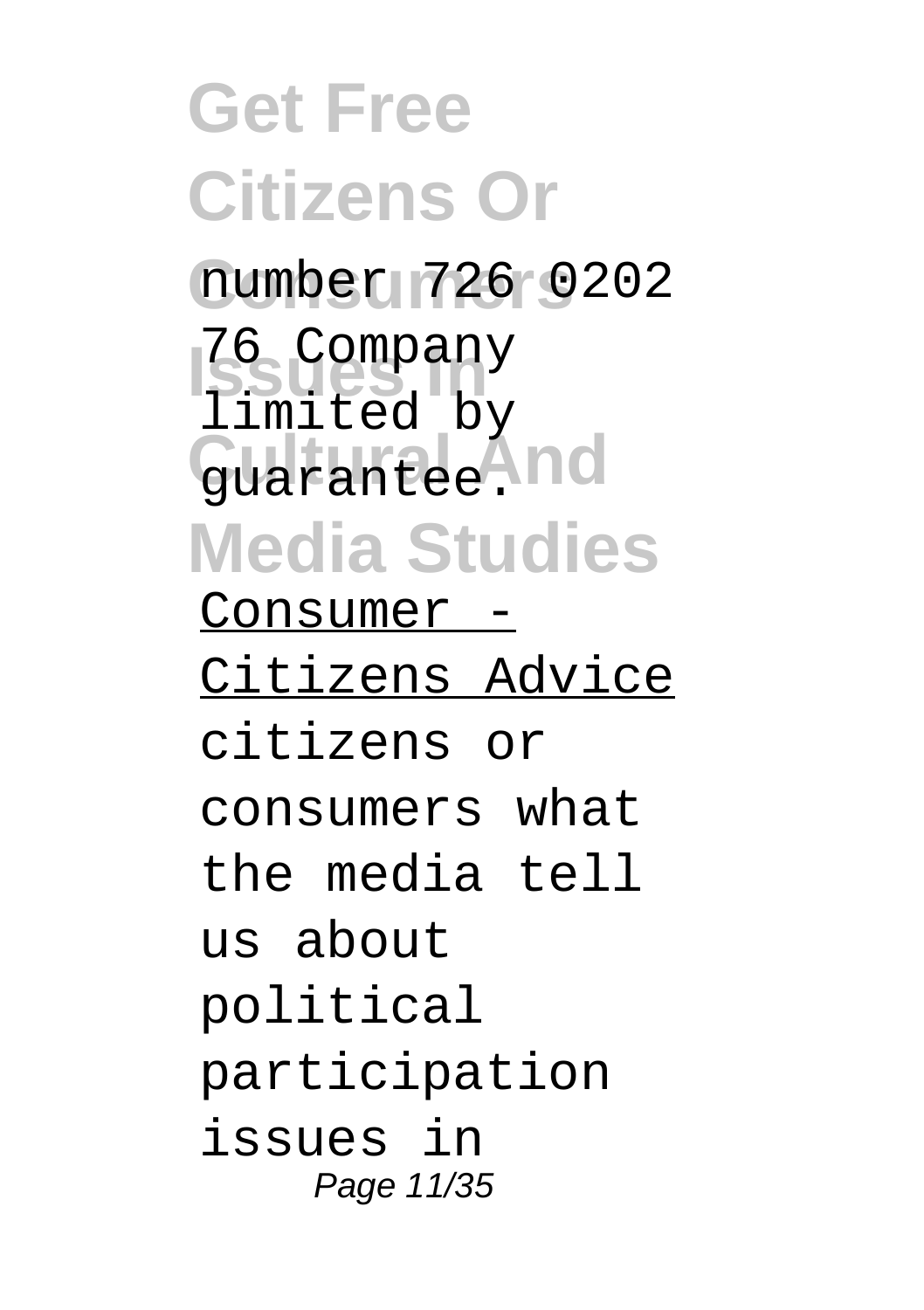**Get Free Citizens Or Consumers** cultural and **Issues In** media studies **Cultural And** Consumer Or Citizen Ourlies paperback Power To Change The World were consumers before were citizens our identity in society is predominately that of a consumer we are Page 12/35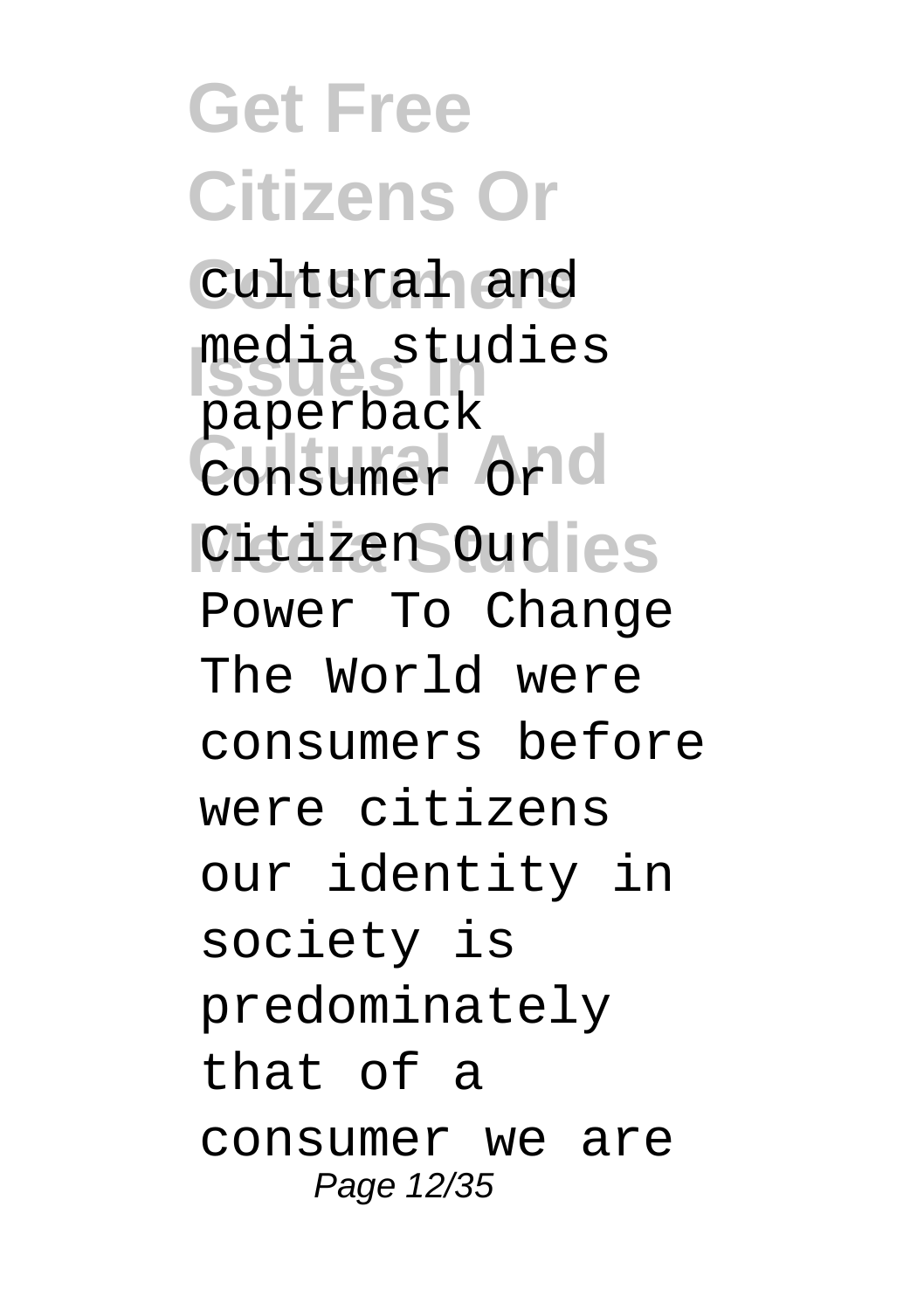**Get Free Citizens Or** spoken to more **Issues In** as a consumer **Cultural And** citizens or **Media Studies** human beings our than we are as needs as people have been

citizens or consumers issues in cultural and media studies INTRODUCTION : #1 Citizens Or Page 13/35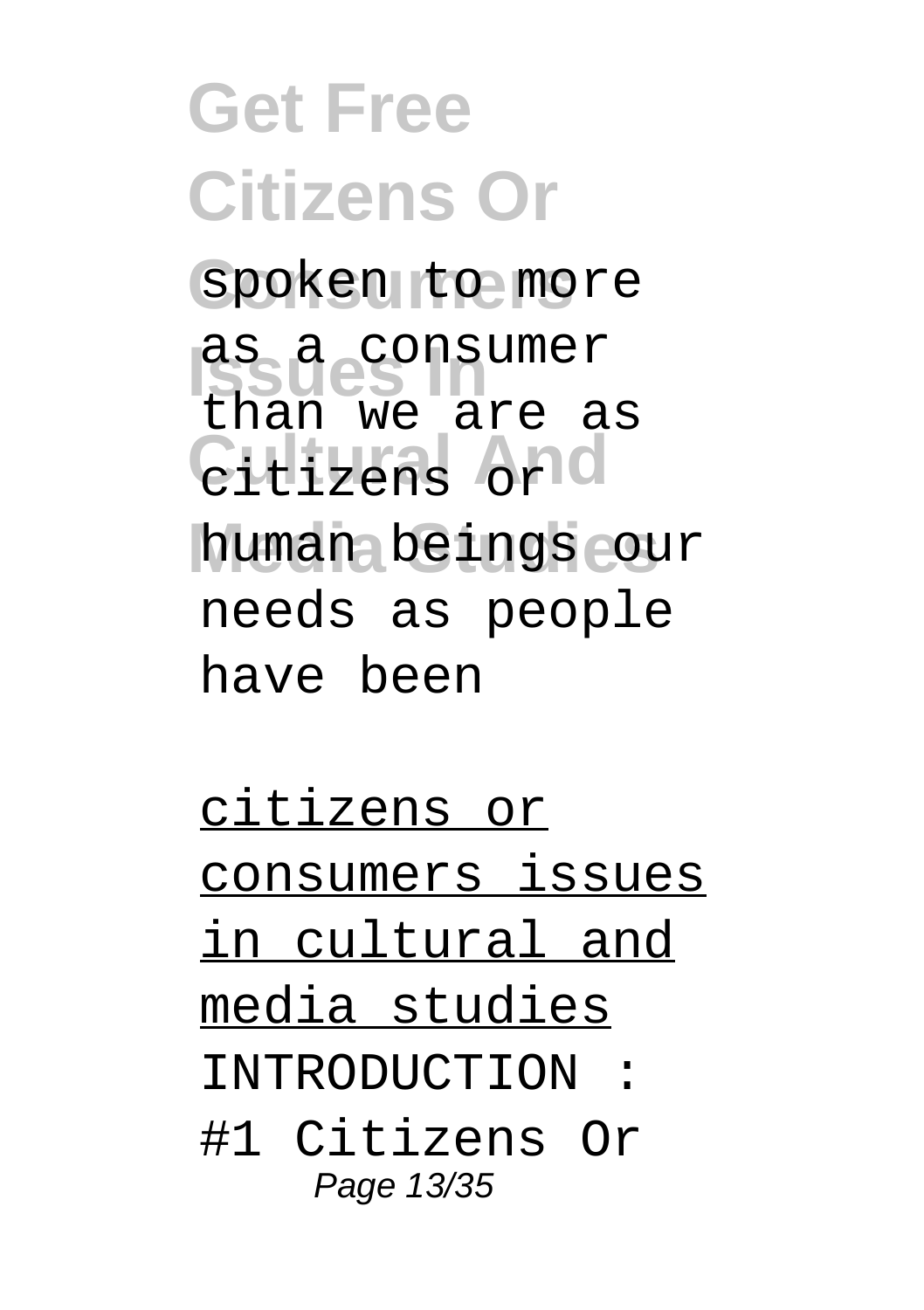# **Get Free Citizens Or**

**Consumers** Consumers Issues **Issues In** In Publish By **Cultural And** Citizens Or Consumers Issues Norman Bridwell, In Cultural And Media Studies bookmark file pdf citizens or consumers issues in cultural and media studies this is what we at equal Page 14/35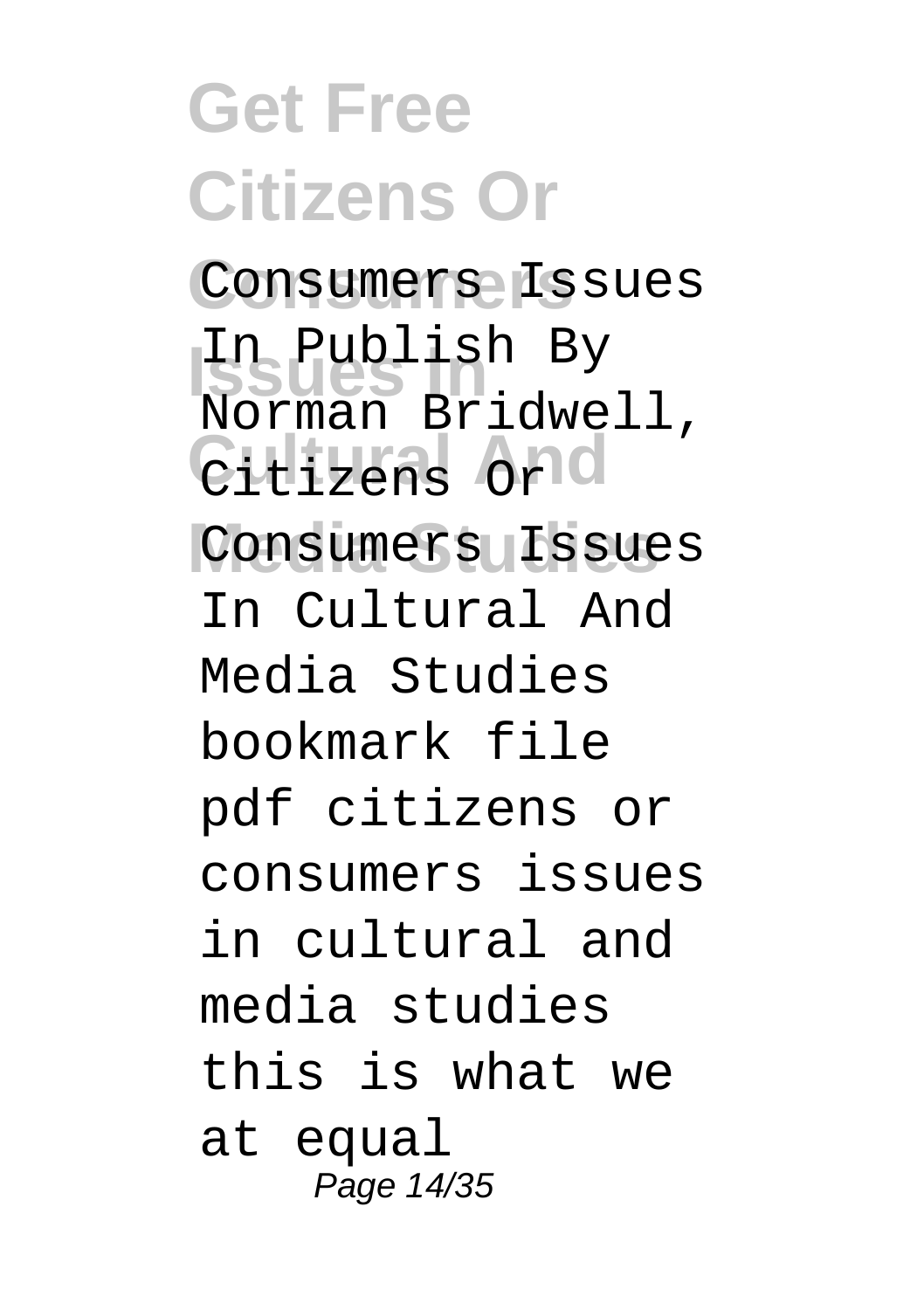**Get Free Citizens Or** exchange are **Issued Indian**<br>Calling the **Cultural And** dilemma we think of our consumer citizen consumer hat being in play when

citizens or consumers issues in cultural and media studies Citizen Consumers: Page 15/35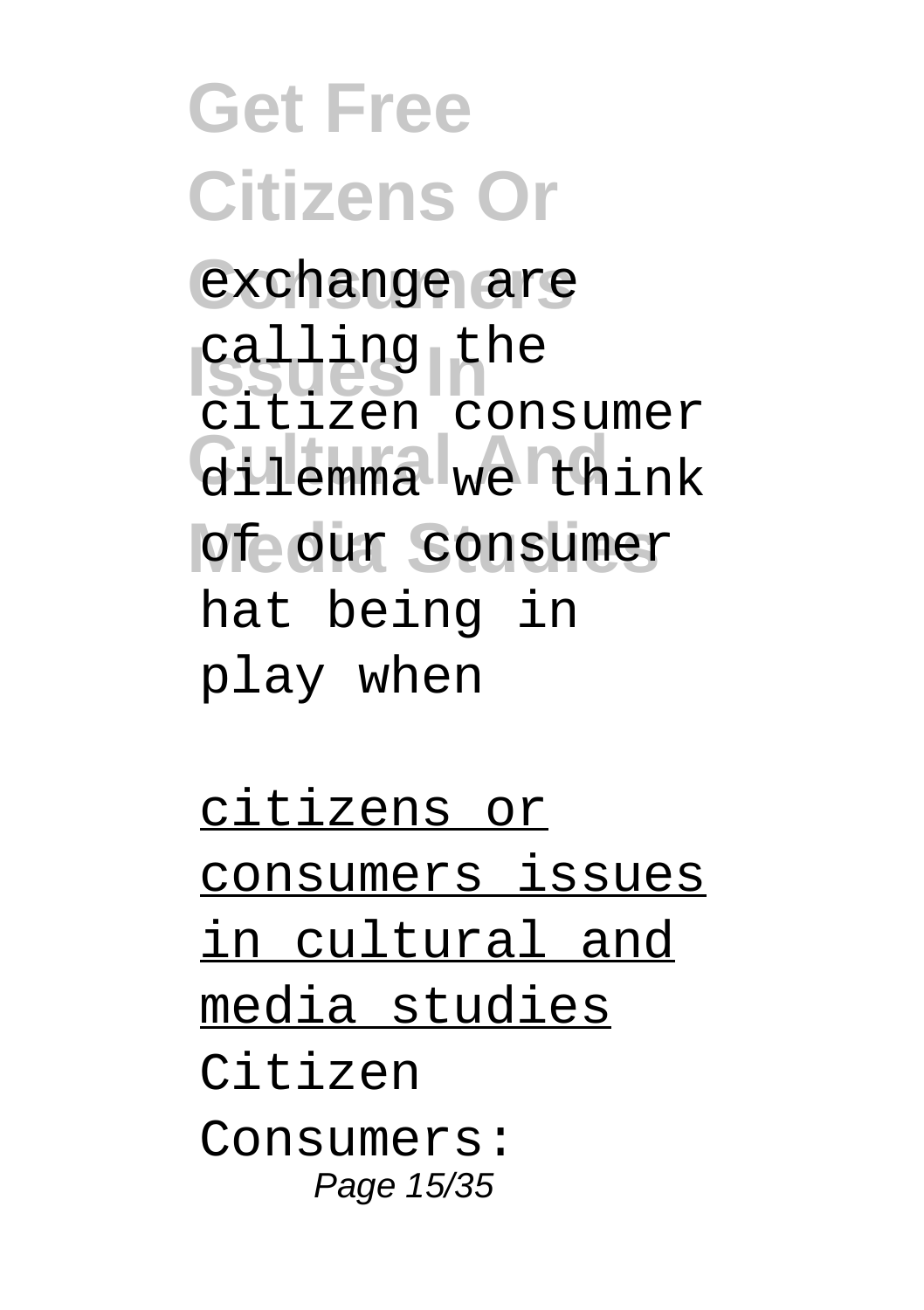**Get Free Citizens Or** towards a new marketing of **Cultural And** Citizens. Consumer Issues. politics 2019 Countywide Survey 2020 United States Census Consumer Issues Consumer Protection Education Programs Find a Consumer Page 16/35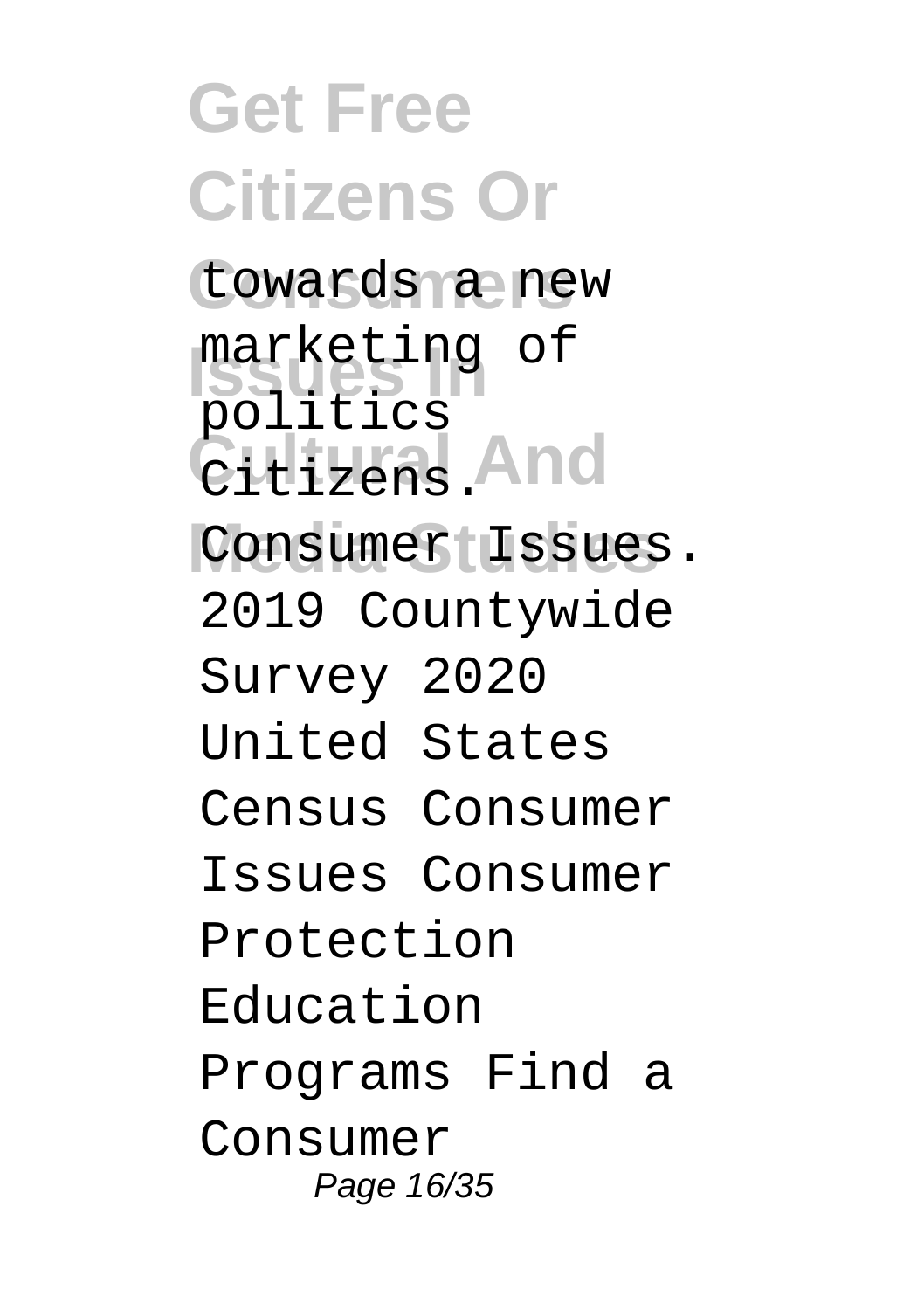**Get Free Citizens Or** Protection<sup>'</sup>S **Issues In** Office Locksmith Businesses Pain Management dies Services Clinics Ride Sharing Search Page 3/11

Citizens Or Consumers Issues In Cultural And Media Studies Consumer advice Page 17/35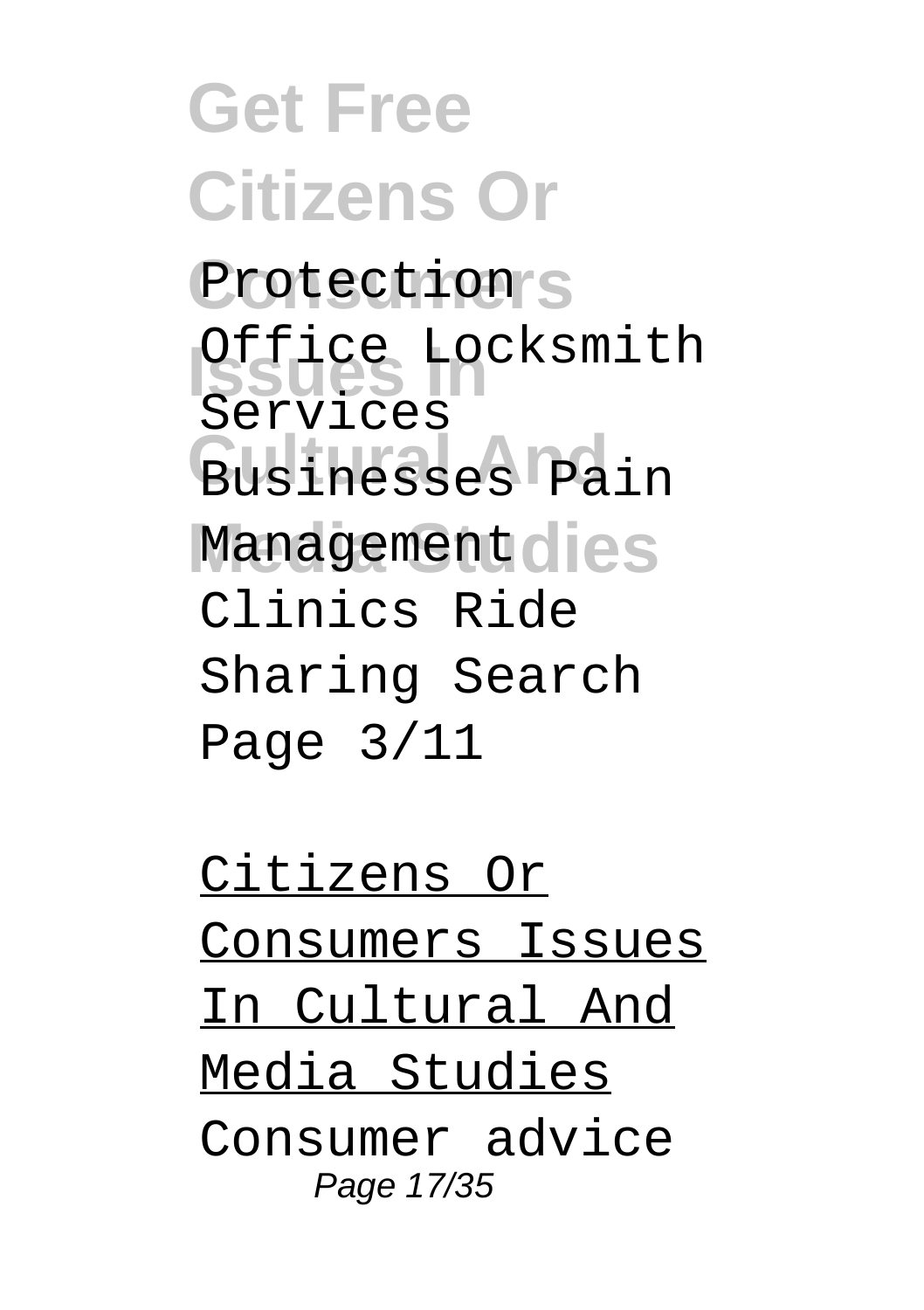### **Get Free Citizens Or**

**Consumers** trends provides **Issues Inconvention Consumer** issues dealt with by s the number of the Citizens Advice service. Consumer advice trends 2020 to 2021 Consumer advice trends 2019 to 2020

Consumer advice Page 18/35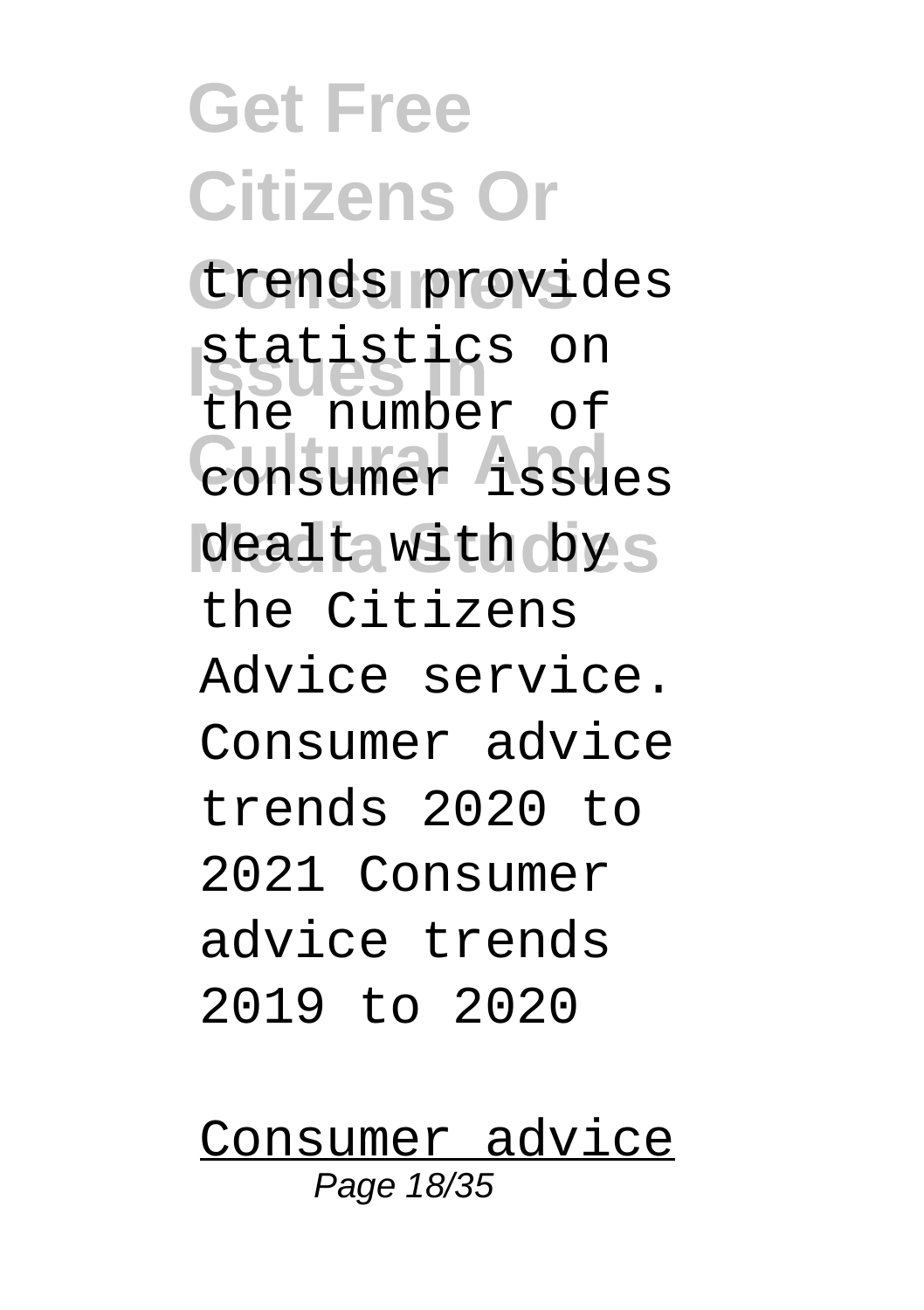**Get Free Citizens Or** trends uners Citizens Advice advice, call the Citizens Advice For consumer consumer service on 0808 223 1133 or 0808 223 1144 to talk in Welsh. We helped 2.6 million people face to face, by phone, email and Page 19/35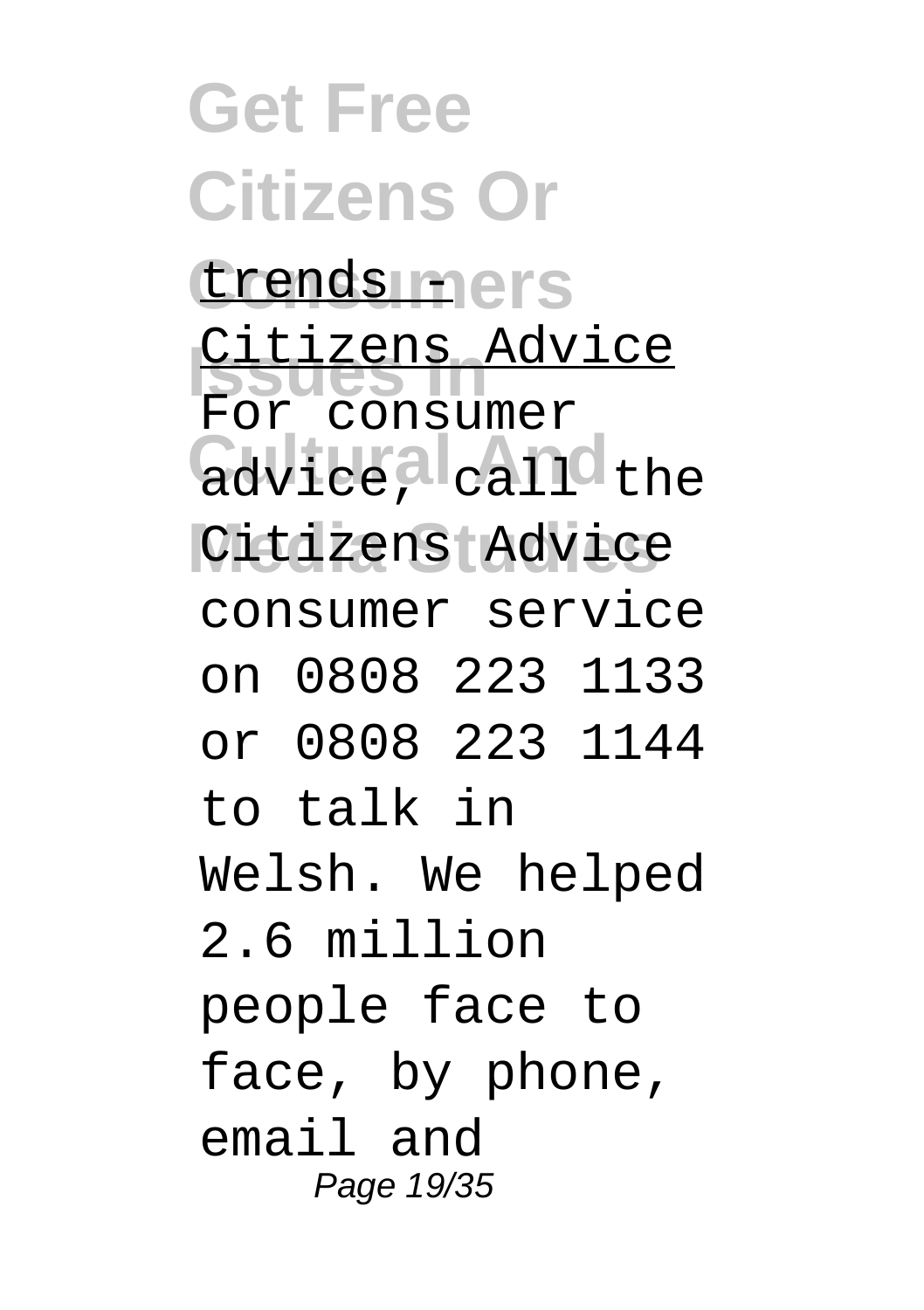**Get Free Citizens Or** webchat nin S **Issues In** 2017-18. For Gtatistics See our monthlylies service publication Advice trends.

Half of British consumers have had a parcel delivery issue

...

£5 billion – the Page 20/35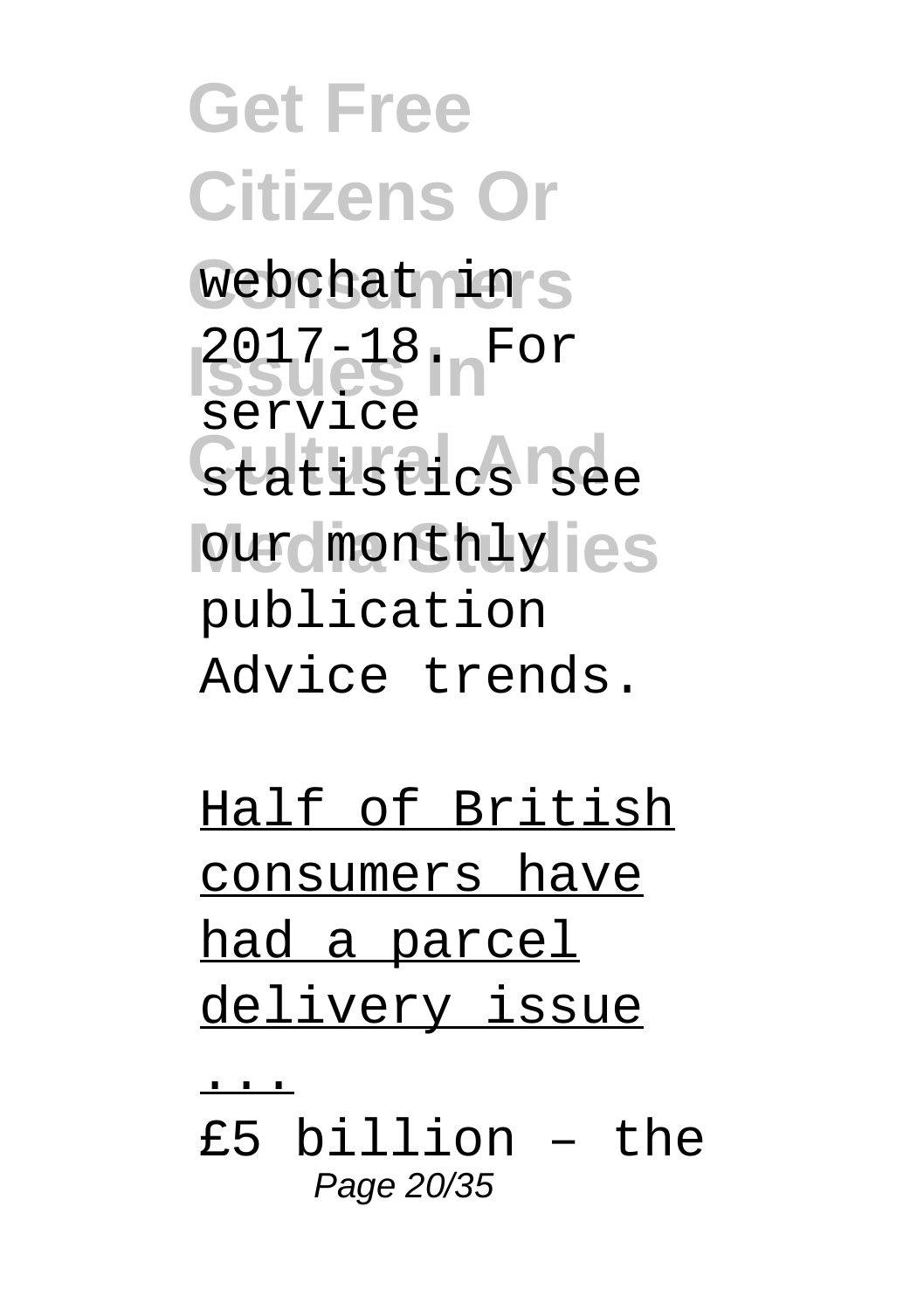#### **Get Free Citizens Or Consumers** estimated amount **Issues In** lost each year **Cultural And** to mass-marketed scams via phone by UK consumers and post. Nearly half of people in the UK (48 per cent) have been targeted by a scam. Scams by contact method reported to Action Fraud in Page 21/35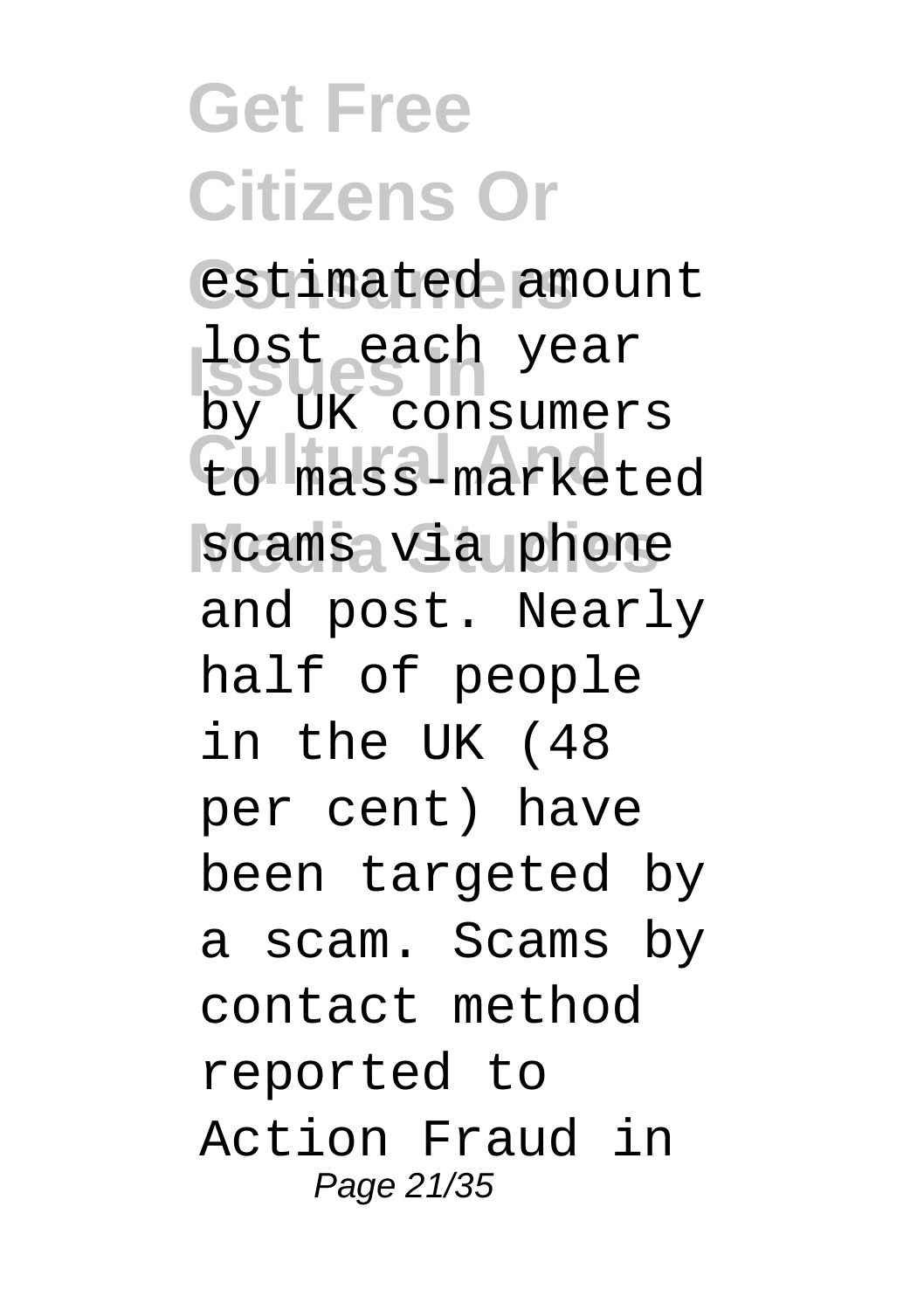**Get Free Citizens Or Consumers** 2014: telephone **Issues In** (including **Cultural And** assisted calls) 38 per centies internet online sales 20 per cent; email 14 per cent; doorstep/face to face 14 per cent.

Consumer Issues - Scams - Page 22/35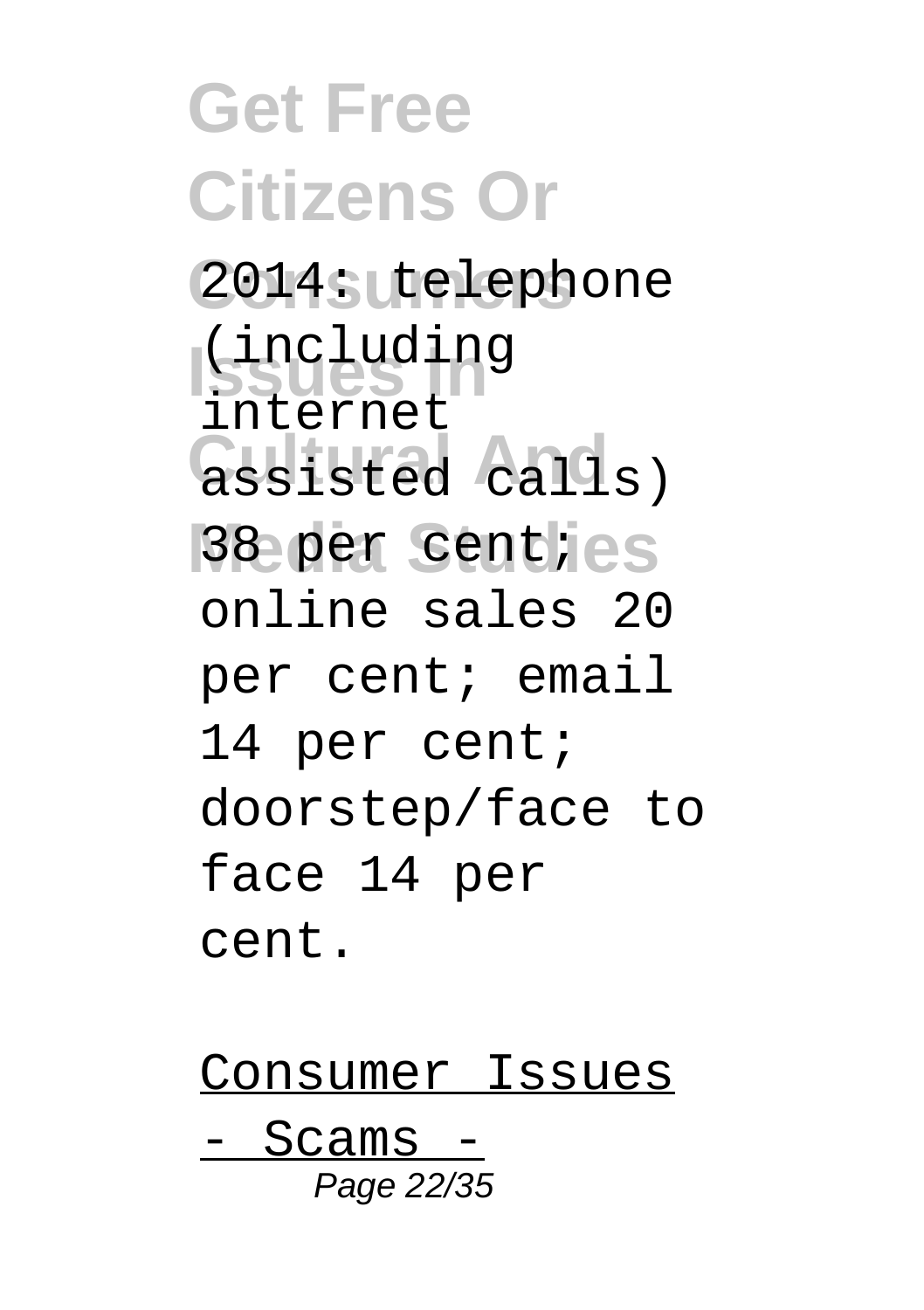**Get Free Citizens Or** Coventry ers Citizens Advice Citizens Advice consumertudies Contact the helpline (formerly known as Consumer Direct) if you need more help with a consumer problem. Call the helpline. Citizens Advice Page 23/35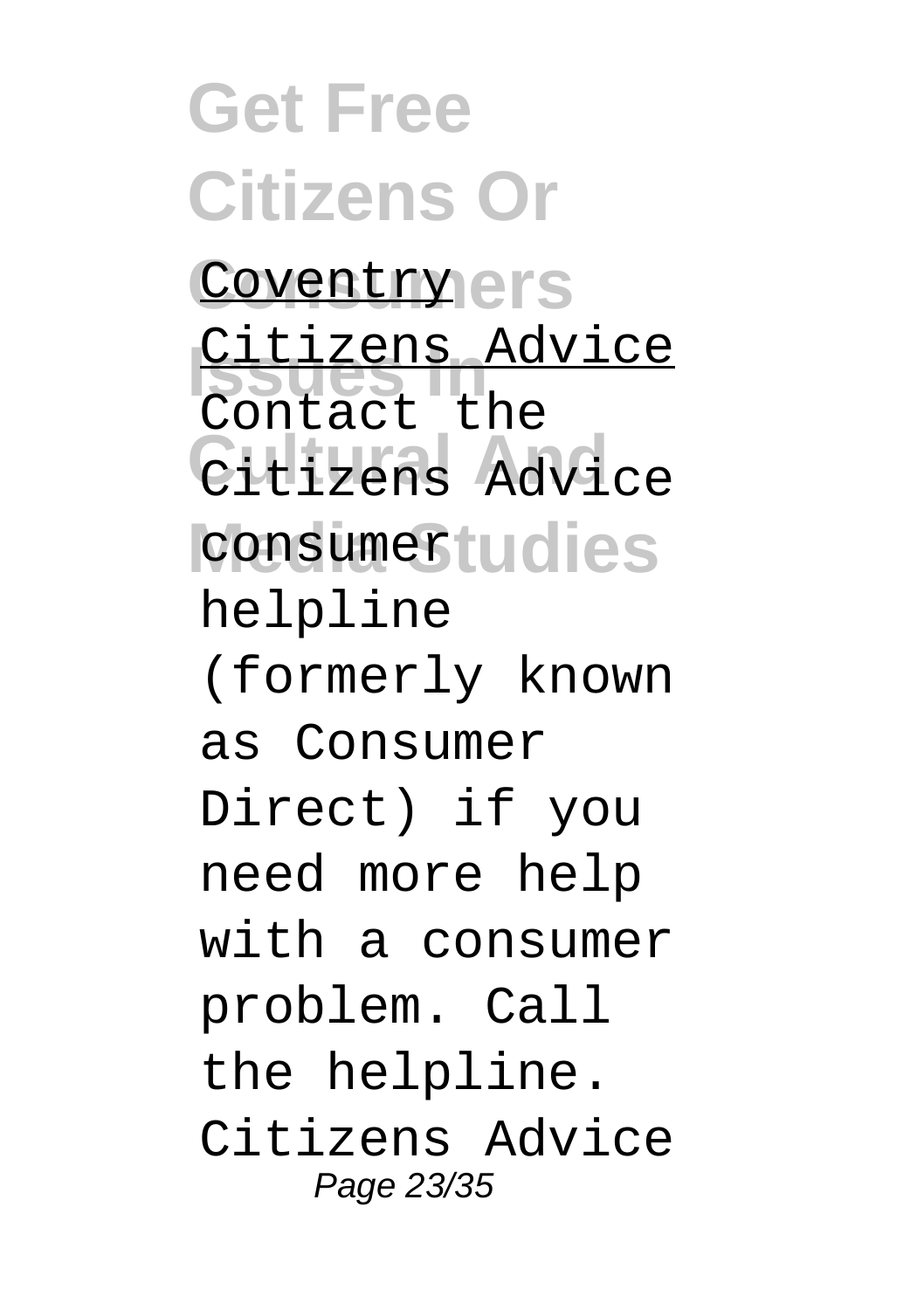**Get Free Citizens Or** consumerers **helpline: 0808** Textphone: 18001 0808 223 1133.S 223 1133 Lines are open Monday to Friday, 9am to 5pm. Lines are closed on bank holidays.

Contact the consumer Page 24/35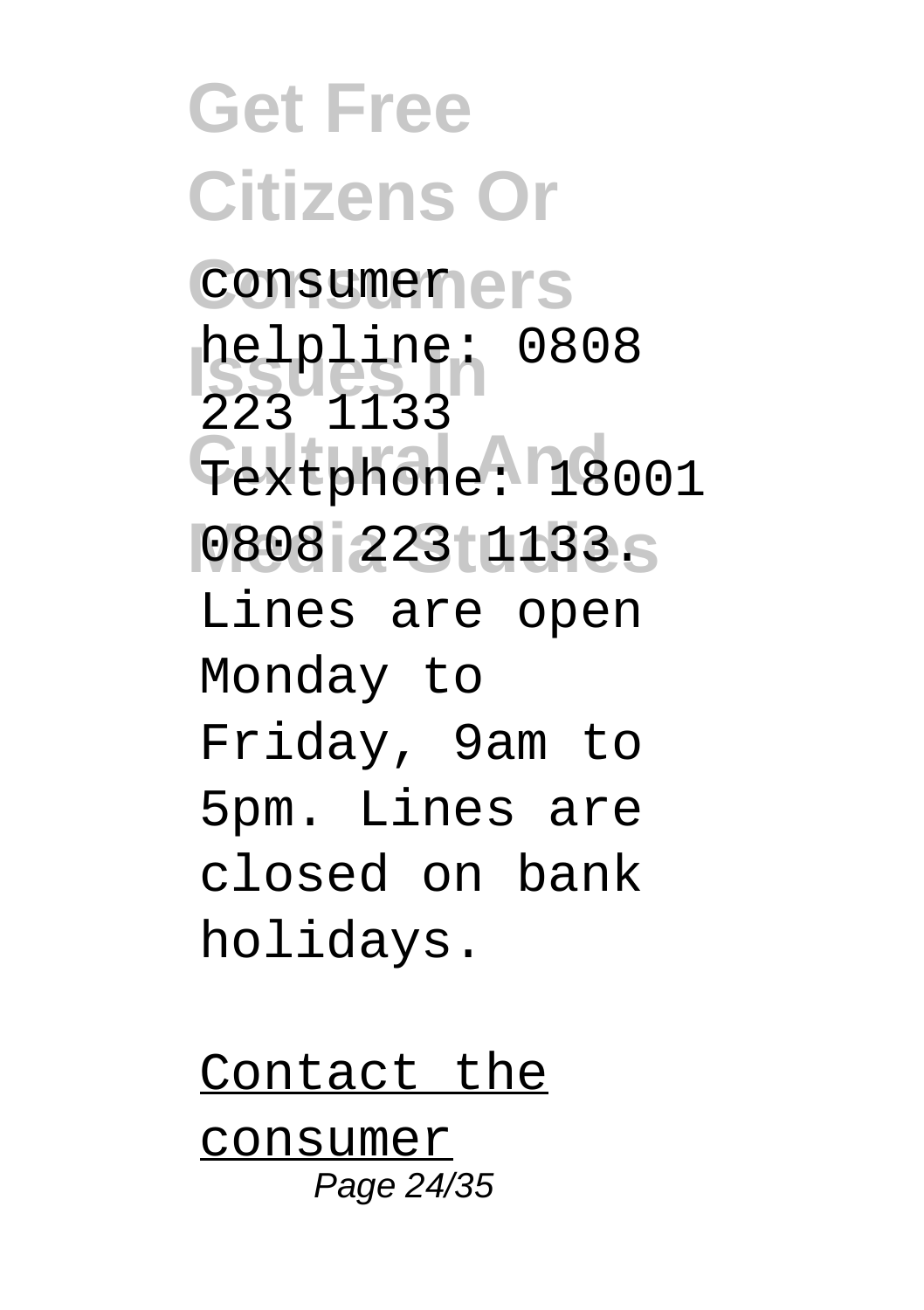**Get Free Citizens Or** helpline ers Citizens Advice **Cemplate** And letters. Faulty Consumer goods. ... Problems with services or traders. ... Citizens Advice is an operating name of the National Association of Page 25/35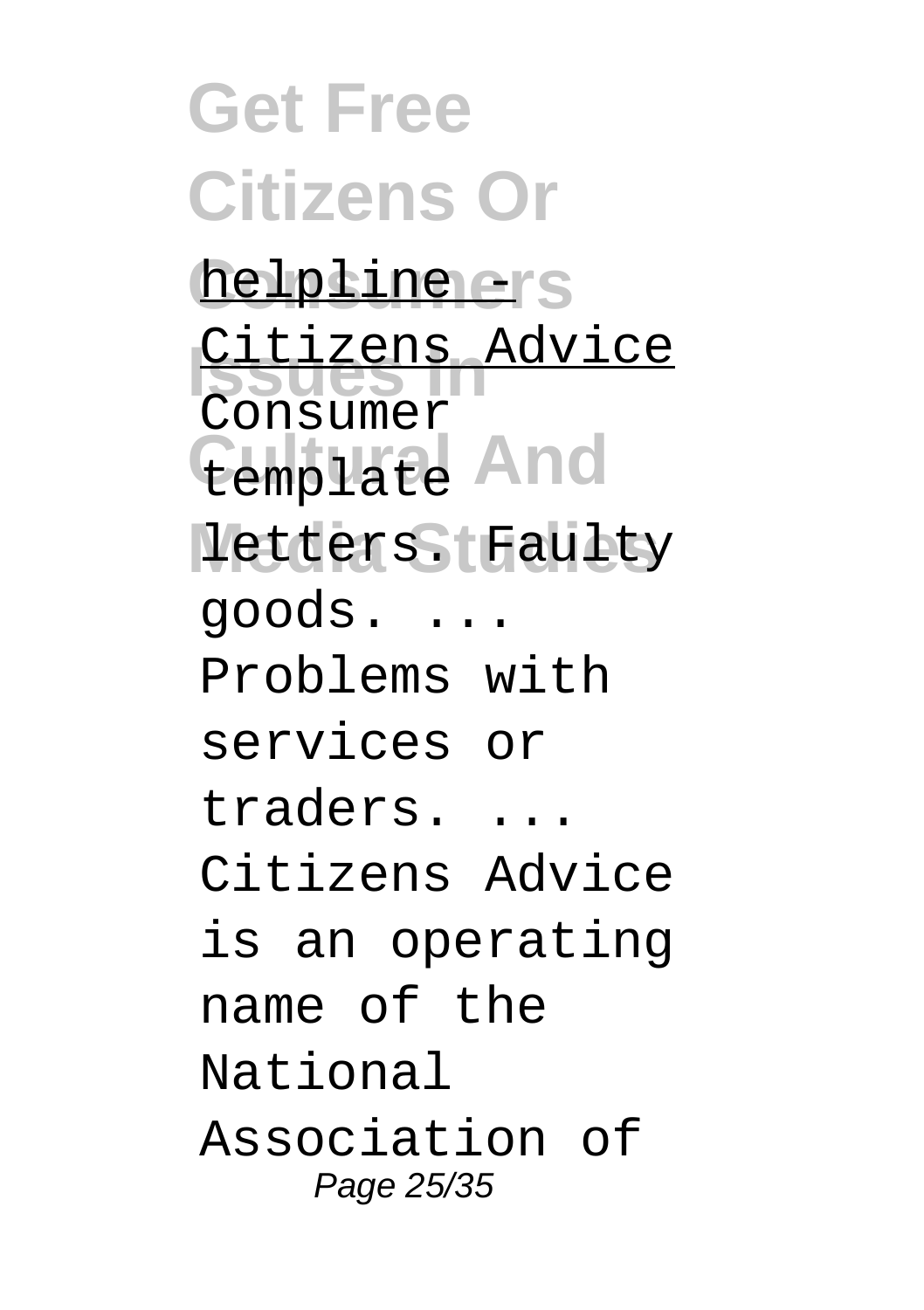**Get Free Citizens Or** Citizens Advice **Issues In** Bureaux. Charity number **Media Studies** 279057 VAT Registered number 726 0202 76 Company limited by guarantee. Registered number 01436945 England

Consumer Page 26/35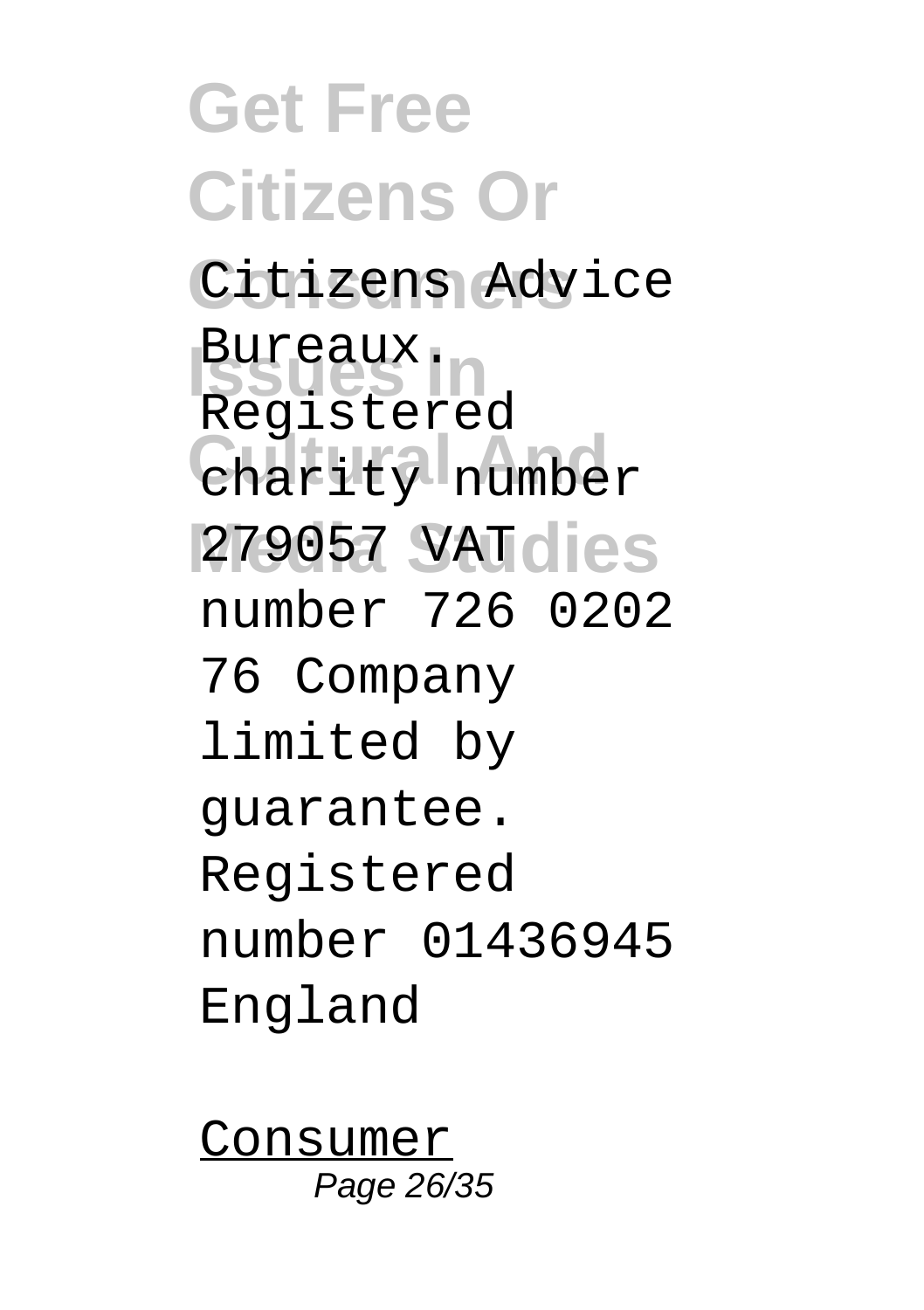## **Get Free Citizens Or**

### **Consumers** template letters

**Issues In** - Citizens Consumer And protection and Advice rights for goods and services returning faulty goods, consumer credit, credit and store cards, refunds.

Consumer rights Page 27/35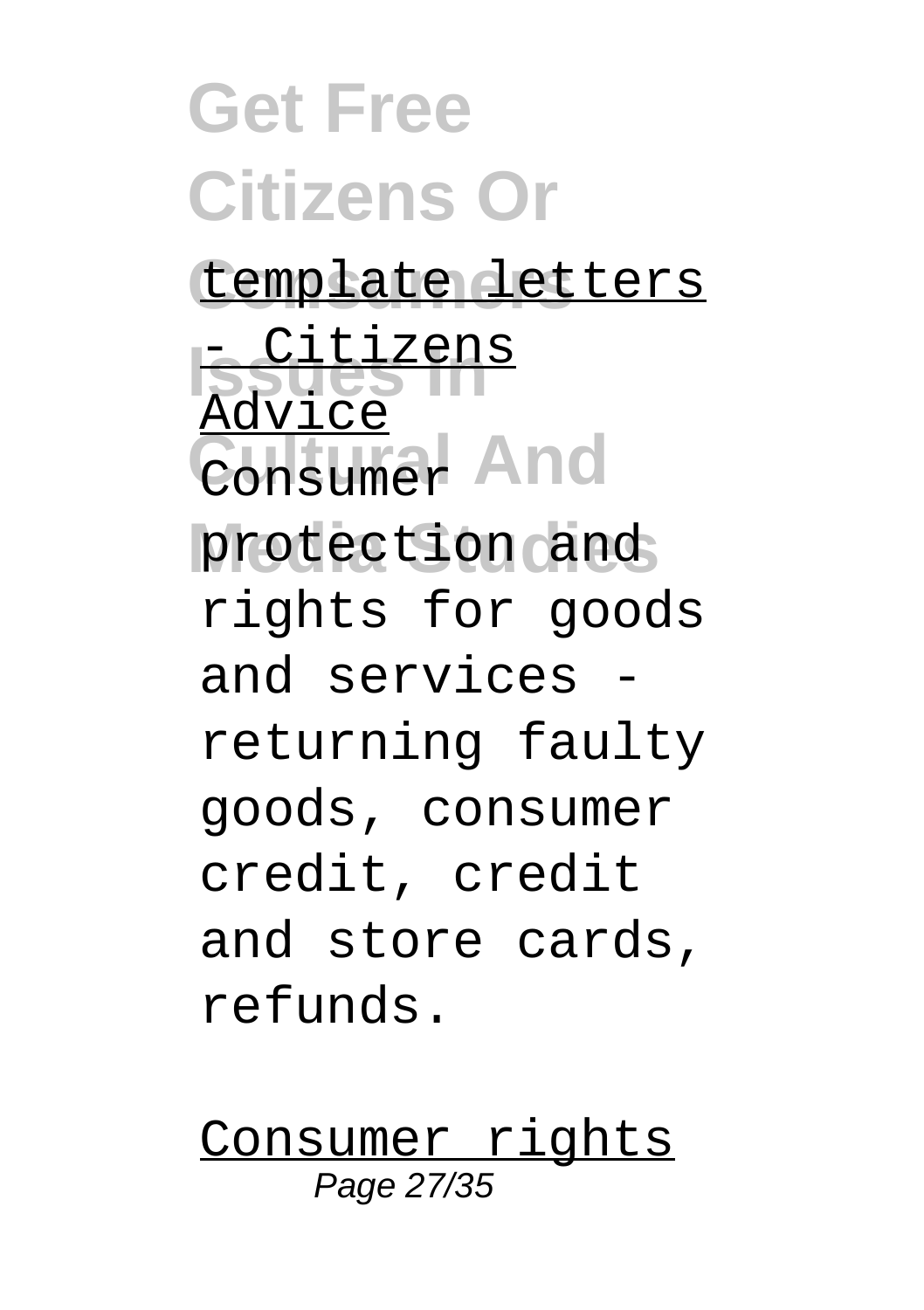**Get Free Citizens Or** C**GOV.UK**ers Citizens Advice helpline: 0808 **223 1133 tudies** consumer Textphone: 18001 0808 223 1133 To contact a Welshspeaking adviser: 0808 223 1144. Please note the consumer service is open Monday Page 28/35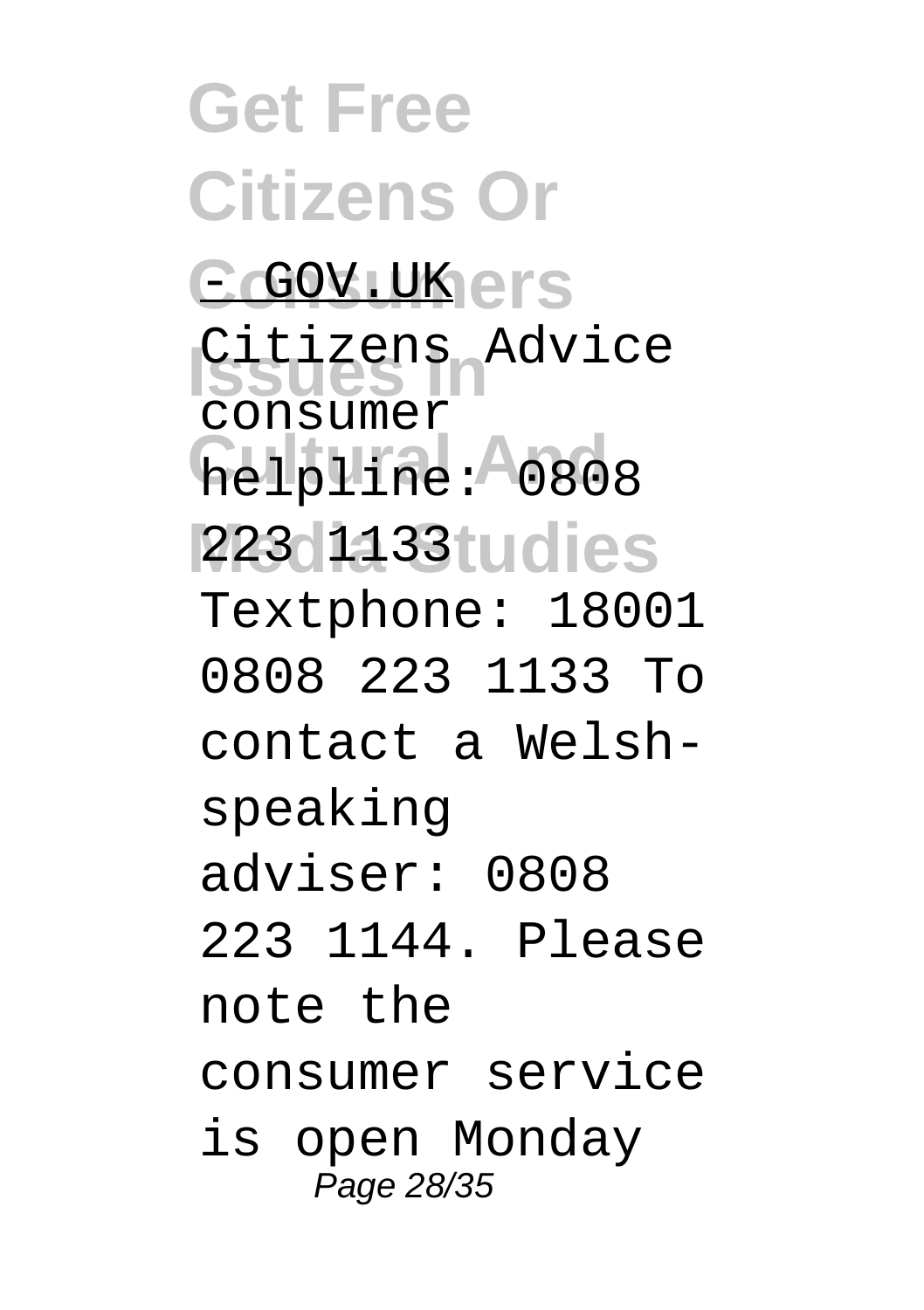#### **Get Free Citizens Or Consumers** to Friday 9am to 5pm (except bank Online. Consumer service online holidays). feedback form .

Consumer service complaints procedure - Citizens Advice Citizens Advice covers a range of consumer Page 29/35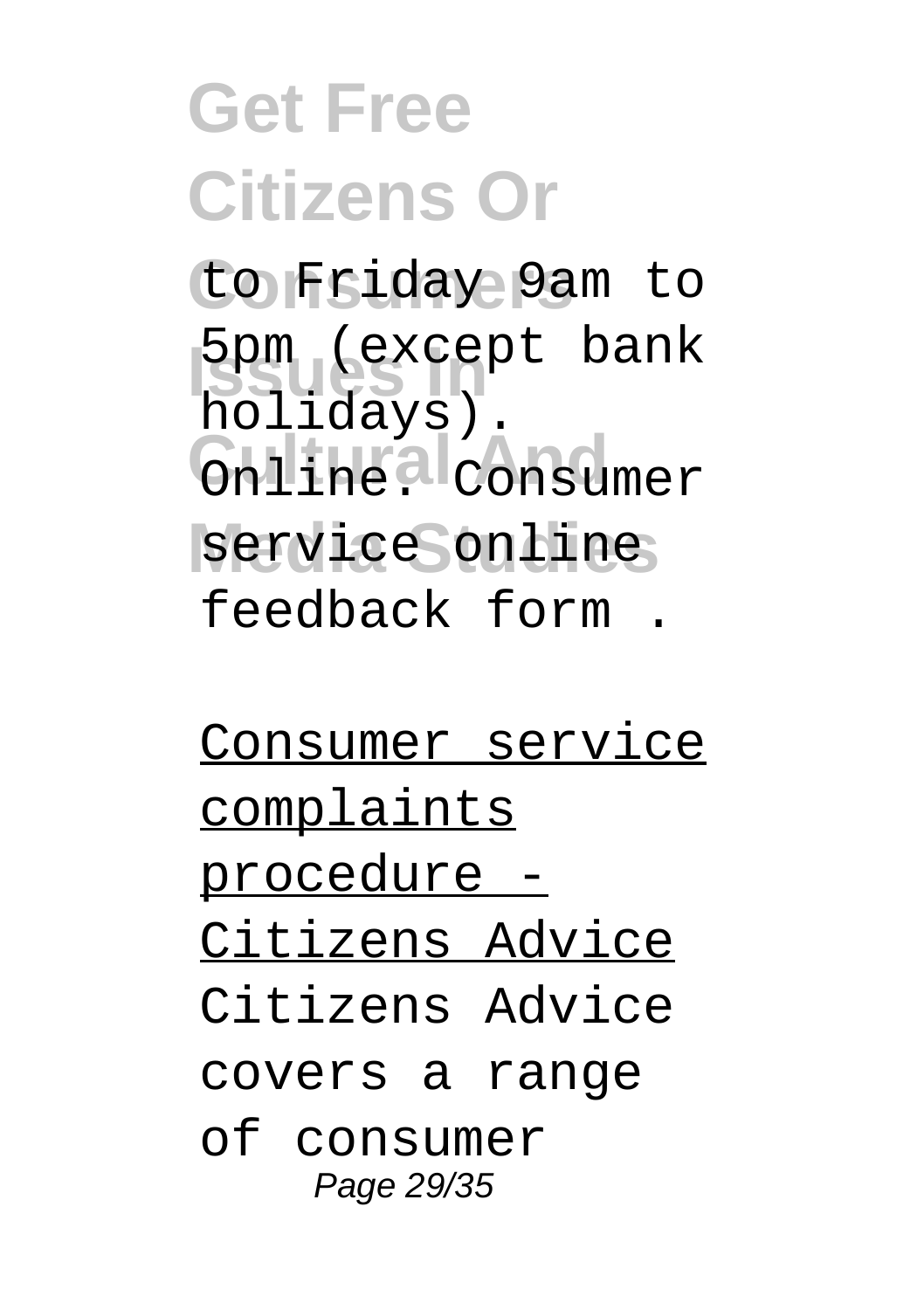**Get Free Citizens Or Consumers** issues in its policy work, energy, post and other consumer including issues. Consumer policy work We all now have to behave as consumers in an increasing number of markets.

Page 30/35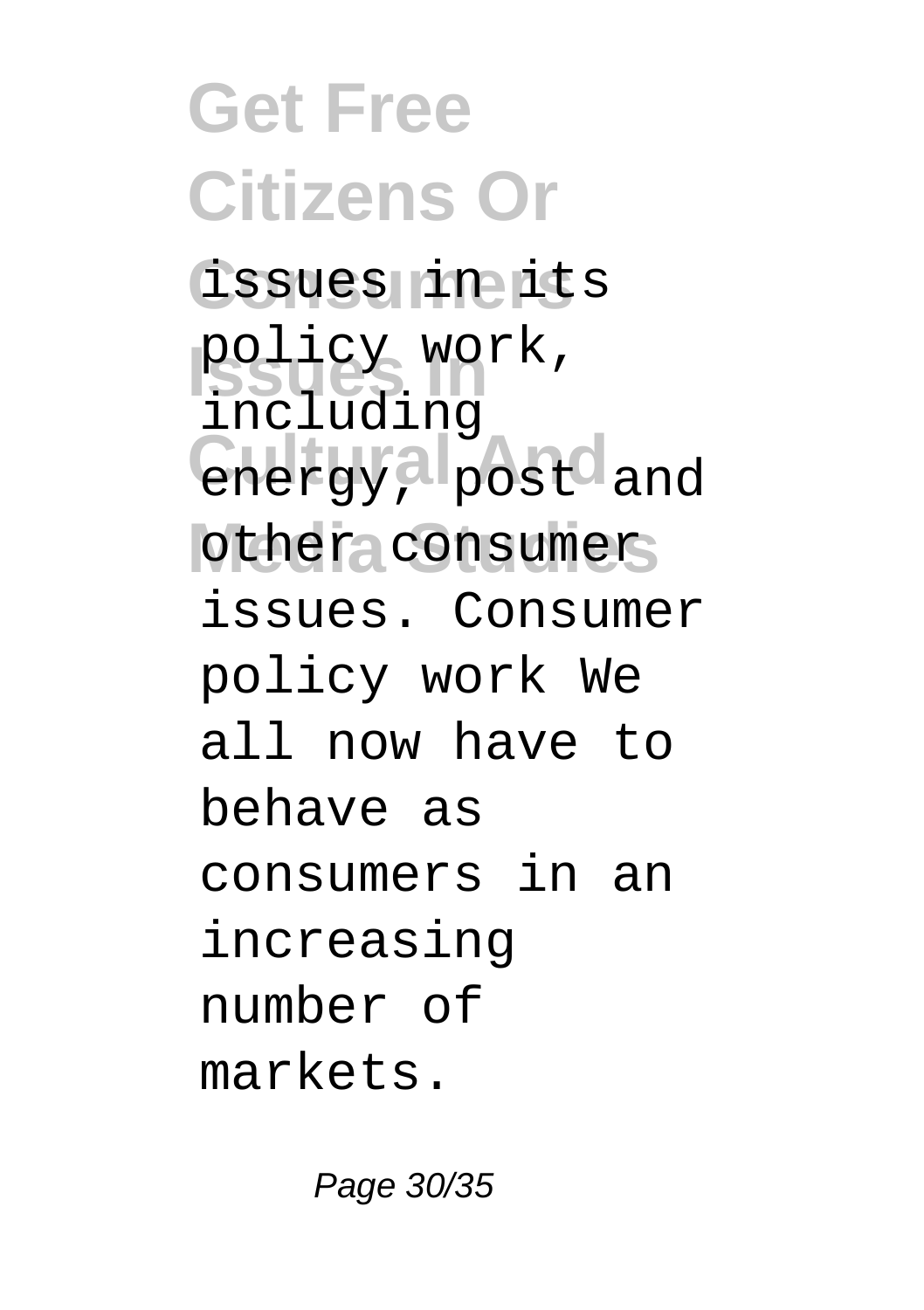**Get Free Citizens Or** Consumer policy **Isrues - Citizens**<br>Barrias Buy Citizens or Consumers: What Advice the Media Tell us about Political Participation: The Media and the Decline of Political Participation (Issues in Page 31/35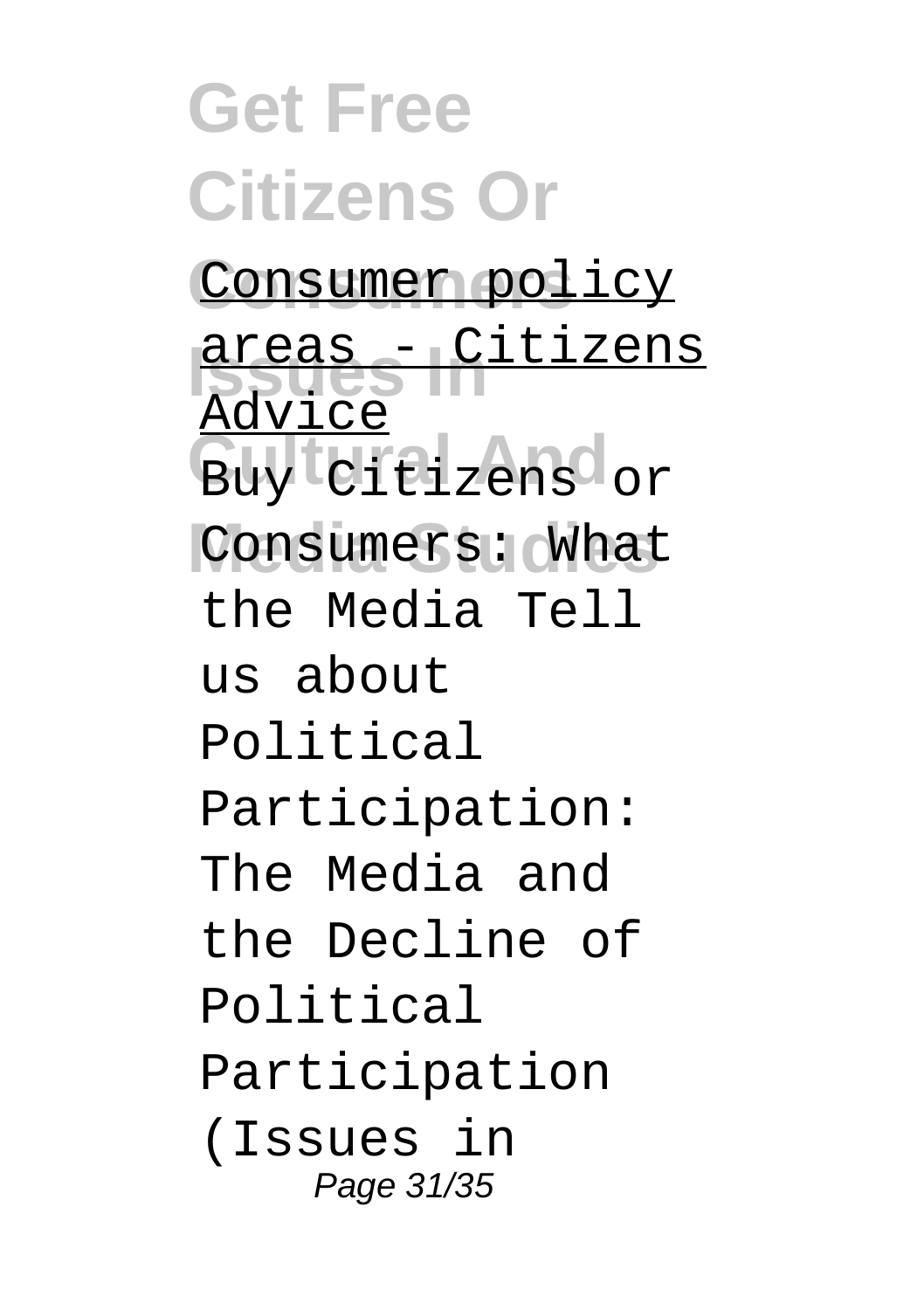**Get Free Citizens Or** Cultural and Media Studies Lewis; <sup>2</sup>Inthorn; Jorgensen, dies (Paperback)) by Justin (ISBN: 9780335215553) from Amazon's Book Store. Everyday low prices and free delivery on eligible orders.

Page 32/35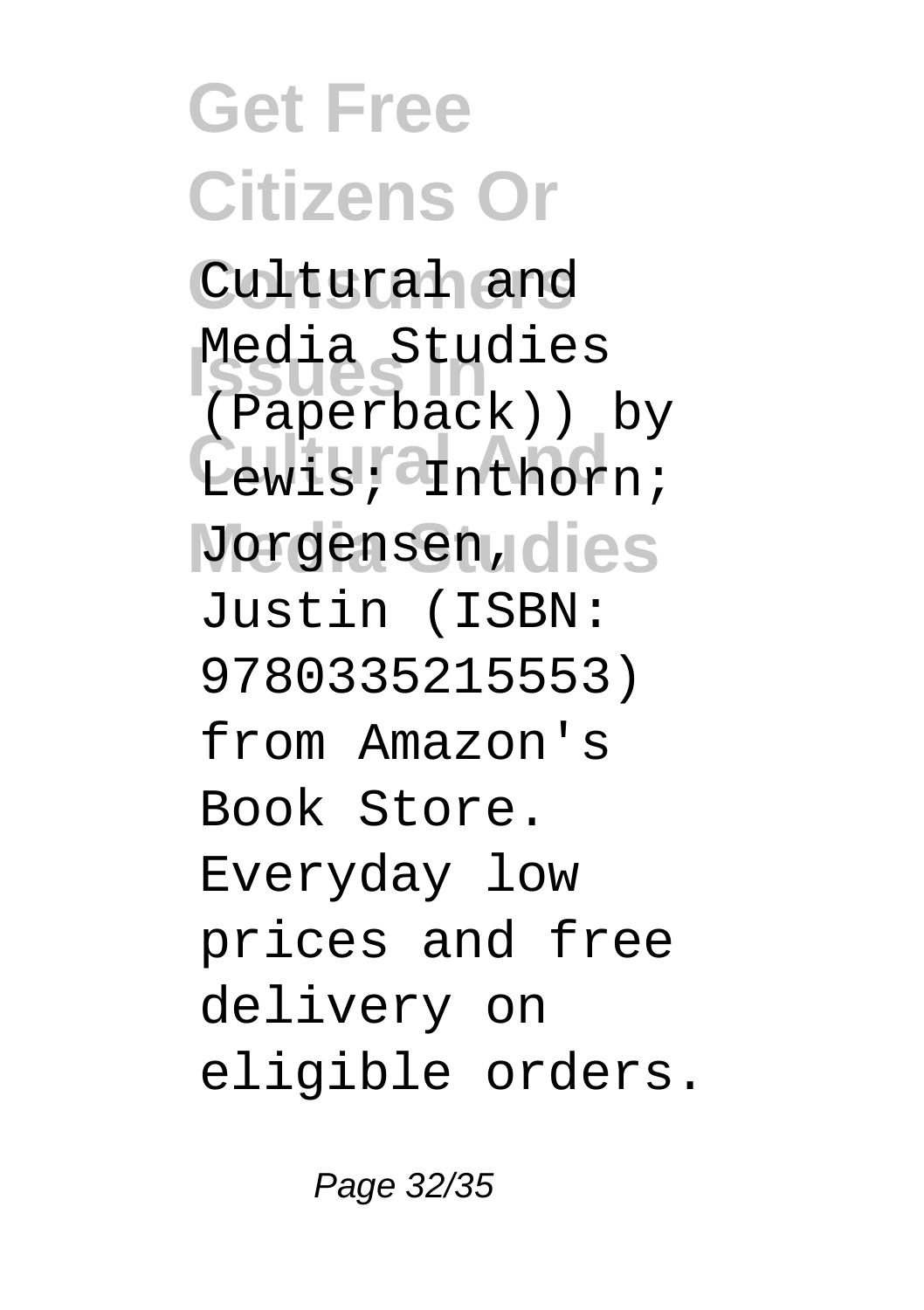**Get Free Citizens Or** Citizens or **Consumers: What** us about And **Media Studies** Welcome to the Media Tell Citizens Advice Broxtowe. National Consumer Week 2020 Home » National Consumer Week 2020. National Consumer Week Page 33/35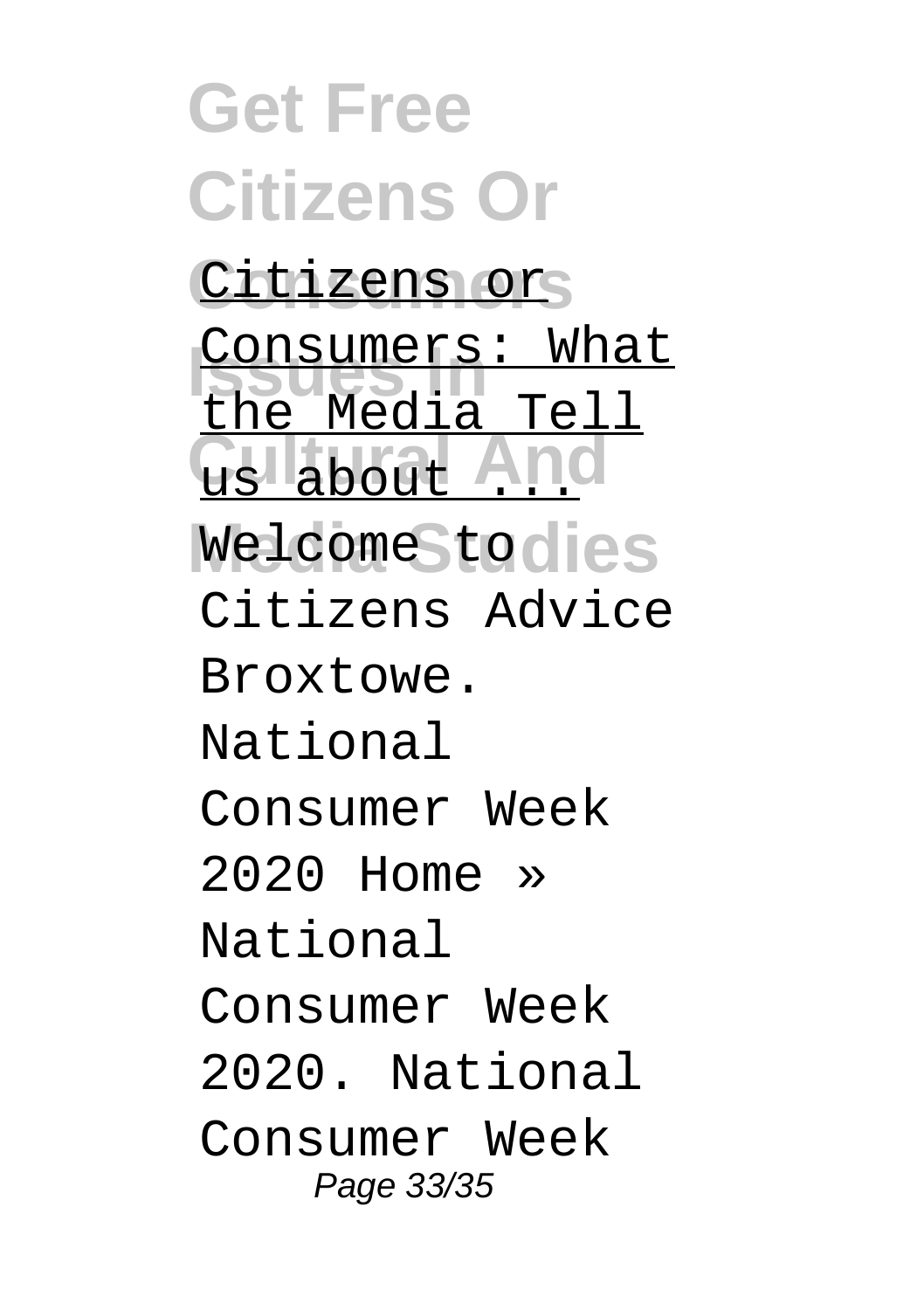**Get Free Citizens Or Consumers** (#NCW) is an **Issues Campaign** awareness of **Media Studies** issues consumers to raise are having across the country, and the protections and resources available to help people when they need it. We'll be sharing Page 34/35